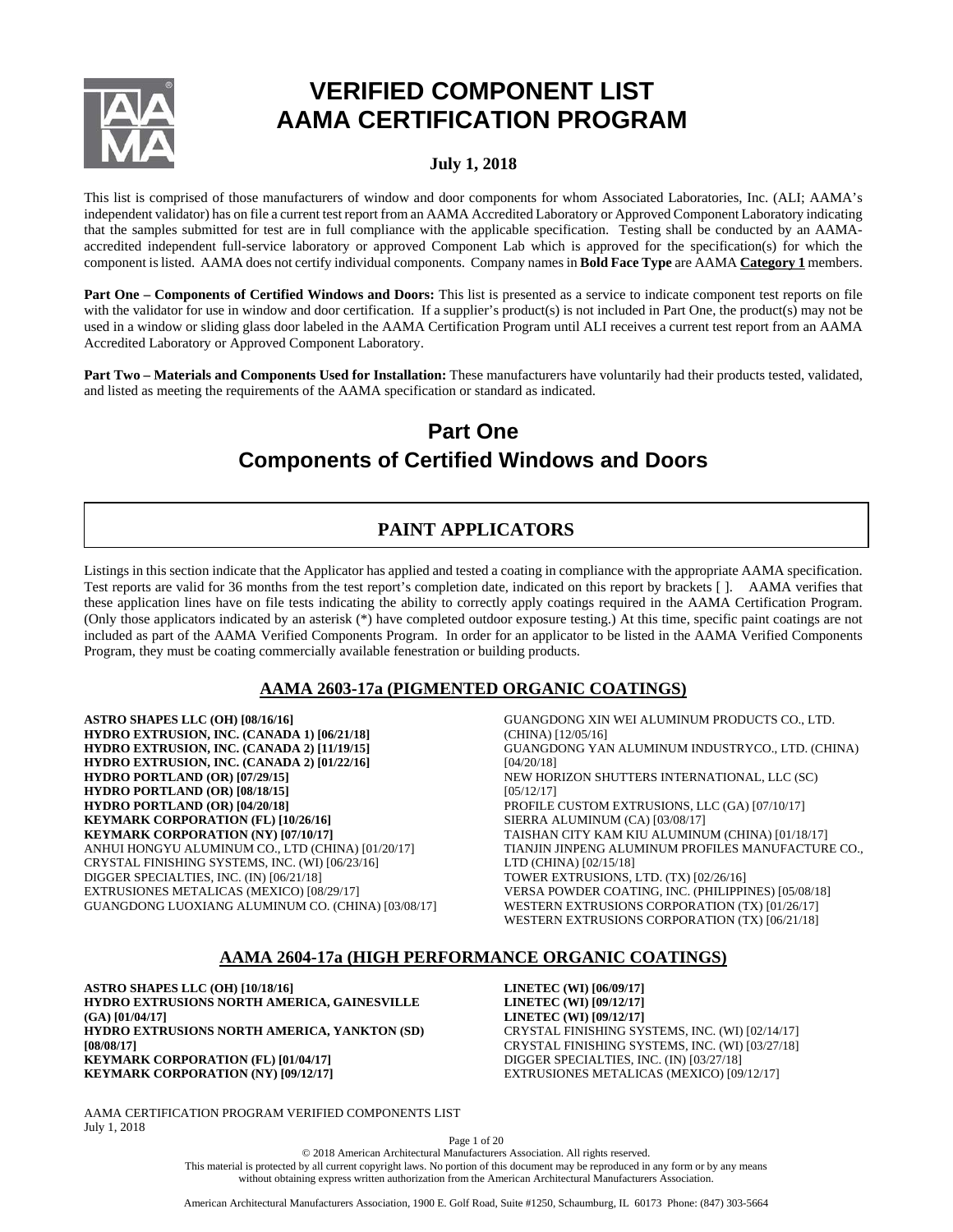NEW HORIZON SHUTTERS INTERNATIONAL, LLC (SC) [07/14/17] PROFILE CUSTOM EXTRSUIONS, LLC (GA) [09/12/17] PROFILE CUSTOM EXTRUSIONS, LLC (GA) [06/29/16] THERMAL WINDOWS, INC. (OK) [10/26/17] TOWER EXTRUSIONS, LTD. (TX) [11/29/17]

TUNG KUANG INDUSTRIAL JOINT STOCK COMPANY (VIETNAM) [01/04/17] TUNG KUANG INDUSTRIAL JOINT STOCK COMPANY (VIETNAM) [01/04/17] WESTERN EXTRUSIONS CORPORATION (TX) [10/26/17]

# **AAMA 2605-17a (SUPERIOR PERFORMING ORGANIC COATINGS)**

**ASTRO SHAPES LLC (OH) [11/28/16] HYDRO EXTRUSION, INC. (CANADA 1) [07/21/17] HYDRO EXTRUSION, INC. (CANADA 2) [03/02/16] HYDRO EXTRUSIONS NORTH AMERICA, GAINESVILLE (GA) [02/09/17] HYDRO EXTRUSIONS NORTH AMERICA, GAINESVILLE (GA) [02/09/17] HYDRO EXTRUSIONS NORTH AMERICA, YANKTON (SD) [10/23/17] KEYMARK CORPORATION (FL) [02/09/17] KEYMARK CORPORATION (NY) [12/02/16] KEYMARK CORPORATION (NY) [10/24/17] LINETEC (WI) [07/21/17] PEERLESS PRODUCTS, INC. (KS) [08/07/17]**

ALTAISEER ALUMINUM COMPANY (SAUDI ARABIA [10/24/16] ALTAISEER ALUMINUM COMPANY (SAUDI ARABIA [10/24/16] BONNELL ALUMINUM (TN) [03/09/18] CRYSTAL FINISHING SYSTEMS, INC. (WI) [05/16/18] DIGGER SPECIALTIES, INC. (IN) [05/10/18] EXTRUSIONES METALICAS (MEXICO) [10/23/17] KEYSTONE KOATING, LLC (PA) [05/25/18] NEW HORIZON SHUTTERS INTERNATIONAL, LLC (SC) [08/25/17] SIERRA ALUMINUM (CA) [06/21/17] THERMAL WINDOWS, INC. (OK) [12/06/17] TOWER EXTRUSIONS, LTD. (TX) [05/09/16] TOWER EXTRUSIONS, LTD. (TX) [01/11/18] WESTERN EXTRUSIONS CORPORATION (TX) [02/02/17]

# **AAMA 307-16, TIER 2 (LAMINATES INTENDED FOR USE ON AAMA CERTIFIED PROFILES)**

SPARTECH, LLC (MO) [7/11/17] SPARTECH, LLC (MO) [7/11/17]

# **AAMA 611-14 (ANODIZED ARCHITECTURAL ALUMINUM)**

**HYDRO EXTRUSIONS NORTH AMERICA, DELHI (LA) CLASS II CLEAR [03/23/18]**

**HYDRO EXTRUSIONS NORTH AMERICA, DELHI (LA) CLASS I DARK BRONZE [04/19/18]**

**HYDRO EXTRUSIONS NORTH AMERICA, DELHI (LA) CLASS I CLEAR [06/18/18]**

**HYDRO EXTRUSIONS NORTH AMERICA, DELHI (LA) CLASS I DARK BRONZE [06/18/18]**

**HYDRO PORTLAND (OR) CLASS II CLEAR [03/23/17] HYDRO PORTLAND (OR) CLASS I CLEAR [12/13/17] KEYMARK CORPORATION (NY) CLASS II CLEAR [06/21/17] KEYMARK CORPORATION (NY) CLASS II DARK BRONZE [06/21/17]**

**KEYMARK CORPORATION (NY) CLASS I CLEAR [09/12/17] KEYMARK CORPORATION (NY) CLASS I DARK BRONZE [09/12/17] LINETEC (WI) CLASS I BRONZE [11/16/15] LINETEC (WI) CLASS I CLEAR [05/16/18] LINETEC (WI) CLASS I DARK BROWN [11/16/15]**

**LINETEC (WI) CLASS II CLEAR [02/20/18]**

**APEX ALUMINUM EXTRUSIONS, LTD. (CANADA) CLASS I BRONZE [12/01/16]** APEX ALUMINUM EXTRUSIONS, LTD. (CANADA) CLASS I CLEAR [12/01/16] APEX ALUMINUM EXTRUSIONS, LTD. (CANADA) CLASS II CLEAR [09/07/16] BONNELL ALUMINUM (TN) CLASS I BRONZE [01/24/18] SIERRA ALUMINUM (CA) CLASS I DARK BRONZE [05/10/17] SIERRA ALUMINUM (CA) CLASS II CLEAR [02/14/17] WESTERN EXTRUSIONS CORPORATION (TX) CLASS I CLEAR [01/15/16] WESTERN EXTRUSIONS CORPORATION (TX) CLASS I BRONZE [01/15/16] WESTERN EXTRUSIONS CORPORATION (TX) CLASS I CLEAR WESTERN BRUSHED ALUMINUM STAINLESS™ [02/24/16] WESTERN EXTRUSIONS CORPORATION (TX) CLASS I BRONZE WESTERN BRUSHED ALUMINUM NICKEL™ [02/24/16] WESTERN EXTRUSIONS CORPORATION (TX) CLASS II CLEAR [10/22/15] WESTERN EXTRUSIONS CORPORATION (TX) CLASS II BRONZE [10/22/15]

# **AAMA 612-17a (COMBINED COATINGS OF ANODIC OXIDE AND TRANSPARENT ORGANIC COATINGS ON ARCHITECTURAL ALUMINUM)**

**YKK AP AMERICA (GA2) [06/09/16] YKK AP AMERICA (GA2) [06/09/16]**

# **AAMA 613-17a (ORGANIC COATINGS ON PLASTIC PROFILES)**

**COLORCOAT, INC. (OH) [04/19/16] COLORCOAT, INC. (OH) [04/19/16] COLORCOAT, INC. (NC) [01/12/16] COLORCOAT, INC. (NC) [01/12/16] COLORCOAT, INC. (PA) [06/04/18] COLORCOAT, INC. (PA) [06/04/18]**

**MILGARD MANUFACTURING, INC. (CA1) [04/10/18] MILGARD MANUFACTURING, INC. (CA2) [07/13/15] MILGARD MANUFACTURING, INC. (CA3) [04/11/17] MILGARD MANUFACTURING, INC. (CA3) [04/11/17] MILGARD MANUFACTURING, INC. (OR) [07/11/17] MILGARD MANUFACTURING, INC. (TX) [07/11/17]**

AAMA CERTIFICATION PROGRAM VERIFIED COMPONENTS LIST July 1, 2018

Page 2 of 20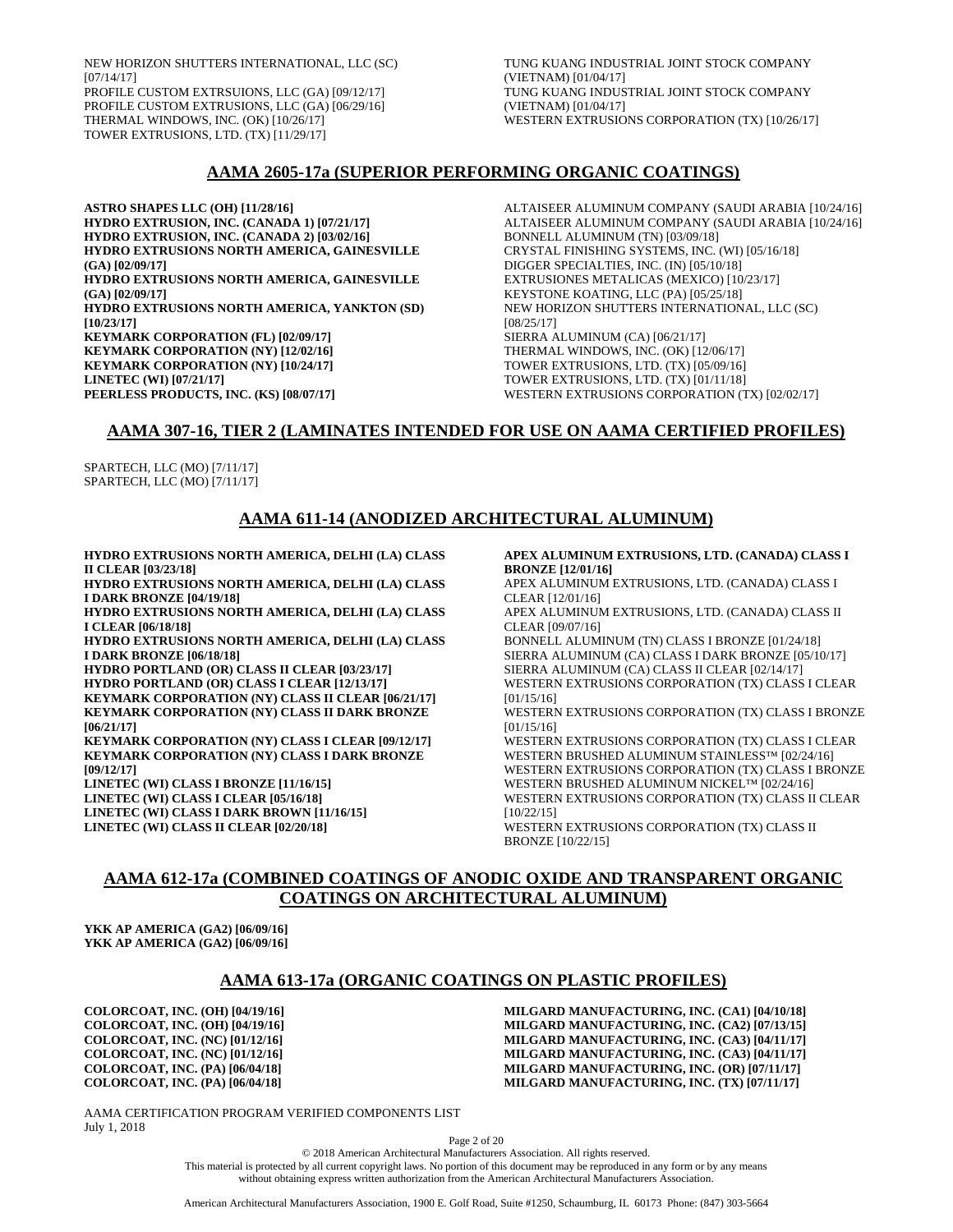**MILGARD MANUFACTURING, INC. (WA1) [07/11/17] P.H. TECH, INC. (CANADA) [05/02/18] PARADIGM WINDOWS (ME) [11/17/17] PARADIGM WINDOWS (ME) [02/01/18] SIMONTON WINDOWS (CA) [07/18/16]** ANLIN INDUSTRIES (CA) [09/02/16] AV COATINGS, LTD. (CANADA) [12/19/17] AV COATINGS, LTD. (CANADA) [12/19/17] MAGNOLIA WINDOW AND DOOR (GA) [02/28/18]

MAGNOLIA WINDOW AND DOOR (GA) [03/26/18] NEW HORIZON SHUTTERS INTERNATIONAL, LLC (SC) [11/22/17] NEW HORIZON SHUTTERS INTERNATIONAL, LLC (SC) [11/22/17] NEW HORIZON SHUTTERS INTERNATIONAL, LLC (SC) [03/07/18] NEW HORIZON SHUTTERS INTERNATIONAL, LLC (SC) [03/07/18]

# **AAMA 614-17a (HIGH PERFORMANCE ORGANIC COATINGS ON PLASTIC PROFILES)**

NEW HORIZON SHUTTERS INTERNATIONAL, LLC (SC) [01/25/18] NEW HORIZON SHUTTERS INTERNATIONAL, LLC (SC) [01/25/18]

# **AAMA 615-17a (SUPERIOR PERFORMING ORGANIC COATINGS ON PLASTIC PROFILES)**

**COLORCOAT, INC. (OH) [08/26/15] COLORCOAT. INC. (NC) [02/03/16] COLORCOAT. INC. (NC) [02/03/16] JELD-WEN, INC. (OR) [01/15/16] JELD-WEN, INC. (CA) [02/03/16] MIKRON EAST (KY) [08/16/16]**

**NUCOAT NORTH AMERICA, LLC [07/06/17] TROJAN POWDER COATING CO. (FL) [09/28/15]** ANLIN INDUSTRIES (CA) [05/22/17] KOLORBOND INTERNATIONAL, LTD. (CANADA) [01/05/16] VYNACOLOUR LIMITED (CANADA) [07/07/17]

# **AAMA 623-17a (ORGANIC COATINGS ON FIBER REINFORCED THERMOSET PROFILES)**

**INLINE FIBERGLASS (CANADA) [06/23/16] TECTON PRODUCTS, LLC (ND) [02/15/18] TECTON PRODUCTS, LLC (VA) [01/18/17]** CRYSTAL FINISHING SYSTEMS, INC. [03/23/17]

# **AAMA 624-17a (HIGH PERFORMANCE ORGANIC COATINGS ON FIBER REINFORCED THERMOSET PROFILES)**

CRYSTAL FINISHING SYSTEMS, INC. (WI) [05/23/17]

# **AAMA 625-17a (SUPERIOR PERFORMANCE ORGANIC COATINGS ON FIBER REINFORCED THERMOSET PROFILES)**

**TECTON PRODUCTS, LLC (ND) [04/17/18] TECTON PRODUCTS, LLC (ND) [04/17/18] TECTON PRODUCTS, LLC (VA) [05/03/17]**

# **WEATHERSTRIPPING**

Test reports are valid for 36 months from the test report's completion date, indicated on this report by brackets [ ].

# **AAMA 701-11 CLASS A (EXTRA HIGH PERFORMANCE PILE WEATHERSTRIPPING)**

# **AMESBURYTRUTH – NC**

G2 Flatback [07/19/17] G2 Flatback w/ Fin [07/19/17] G2 Springback Triple Fin [07/19/17] G2 Springback w/ Fin [07/19/17] Woven Flatback [07/19/17] Woven Flatback w/ Fin [07/19/17]

**STERN & COMPANY**

Orbicular Series 60 Silencer [09/14/17] Orbicular Series Standard Pile [09/14/17] Orbicular Series 60 Weatherbeater [09/14/17]

### **ULTRAFAB, INC.**

Gold Series [12/18/15] Tri Fin [12/18/15] Ultra Fin [12/18/15] Ultra Pile [12/18/15] Ultra Soft Fin [12/18/15]

HENNIGES AUTOMOTIVE

Woven Pile w/Fin-Weatherstrip [07/01/15]

AAMA CERTIFICATION PROGRAM VERIFIED COMPONENTS LIST July 1, 2018

Page 3 of 20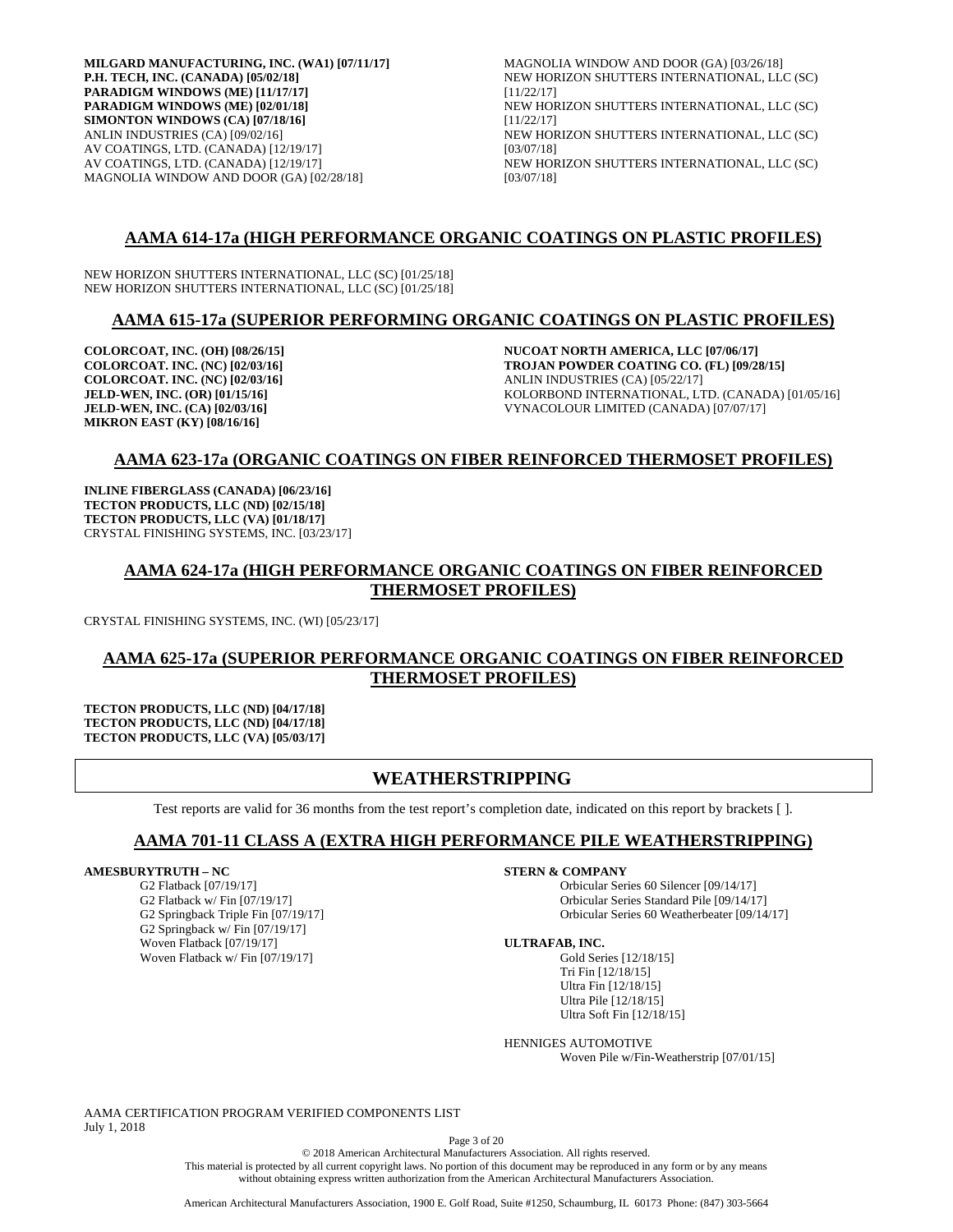# **AAMA701-11 CLASS B (HIGH PERFORMANCE PILE WEATHERSTRIPPING)**

### HENNIGES AUTOMOTIVE

Woven Pile w/o Fin-Weatherstrip [07/01/15]

# **AAMA 702-11 CLASS A (EXTRA HIGH PERFORMANCE REPLACEABLE FENESTRATION WEATHERSEALS)**

### **AMESBURYTRUTH – MA**

E-LON Door Seal Series [04/24/17] E-Lon Extended Reach C Shape Foam Door Seal [01/17/18] Extended Reach E-LON Door Seal Series [07/24/17] Foam-Tite 12103-.500 Door Seal [02/22/16] Foam-Tite 12600 (C-Shaped Multi Hollow Door Seal) [09/22/15] Foam-Tite 12600 FVK-650 Door Seal [02/22/16] Foam-Tite 52033-Solid Pocket Seal [02/22/16] Foam-Tite 52034-.375 Pocket Seal [02/22/16] Foam-Tite 52041-Hollow Pocket Seal [02/22/16] Large Hollow Foam 32692 [07/24/17] Hinged Door Seal 12001 [11/09/17] Solid Round C2 12298 [11/09/17] C-Fold C2 Corning Seal 12300 [11/09/17] Corner Seal Oblong 12306 [11/09/17] Solid D Integrity Sash 12310 [11/09/17] Solid Leaf 12325 [11/09/17] Large C-Fold C2 12332 [11/09/17] Low Durometer D w/ PSII 12427 [11/09/17] Solid Key Hole T-Slot 32002 [11/09/17] Solid Round T-Slot 32007 [11/09/17] Hollow Key Hole T-Slot 32324 [11/09/17] Round Solid T-Slot 32401 [11/09/17] Round Hollow PSII T-Slot 32424 [11/09/17] Large Round Foam 32690 [11/09/17] Solid Round Clad Ft 32821 [11/09/17] Hollow Round Clad Ft 32822 [11/09/17]

#### **AMESBURYTRUTH – MN2**

Hollow Bulb Seal Series [08/17/15]

### **AMESBURYTRUTH – NY**

Q-Lon Magnetic Door Seal Series [03/02/18] Q-Lon Offset Door Seal Series [03/02/18] Q-Lon T-Slot Series [03/02/18] Q-Lon Door Seal Series [04/02/18] QEZ T-Slot Series [03/02/18] QEZD Seal Series [03/02/18] QWS Kerf Seal Series [03/02/18] QWS Pocket Seal Series [05/21/18]

### **HAINING LIJIALONG PILE WEATHER STRIP CO., LTD** Coated Sealing Strip [03/29/17]

**LAUREN MANUFACTURING, LLC** 2A2-70 Duro [11/28/16] 650 Door Seal – Rubber [03/29/17] 650 Door Seal – Sponge [03/29/17] **ULTRAFAB, INC.** Extruded Push-In [12/18/15] Extruded T-Slot [12/18/15] Multi-Hollow Bulb, Push-In [03/28/18] Multi-Hollow Bulb, T-Slot [03/28/18] CENTRAL PLASTICS, INC. Series 2399 PVC Bulb [01/11/16] Series 9146 COEX Bulb [01/11/16] FENSEAL, LLC FenShield High Performance Foam Door Seals [07/01/15] FenShield Magnetic Foam Door Seals [07/01/15] FenShield High Performance Foam Window Seals [07/01/15]

HEBEI JIANAN SEALS TECHNOLOGY CO., LTD. KS310-1 Foam Seal [07/15/16]

HENNIGES AUTOMOTIVE Pro-Push-In-Weatherseal [07/01/15] Pro-Lon-Magnetic-Weatherseal [07/01/15] Pro-Lon-AQ Series-Weatherseal [07/01/15]

# INTEK PLASTICS

Arloc Bulb Weatherseal – 50135A [07/21/17] Arloc w/ Seal – 50178A [07/21/17] Casement Cornering W/S -50585A [07/21/17] Casement Weatherseal – 50550A [07/21/17]

MD BUILDING PRODUCTS Series 9650 Weatherseal [07/26/17]

VANTAGEPOINT INDUSTRIES, LLC Weatherstrip-Gasketing & Edge-Sealing Materials [07/15/16]

### VINTECH INDUSTRIES (Conta) Series CO-21526 [09/02/15]

Series CNTO1-1502-10-00 [09/02/15]

AAMA CERTIFICATION PROGRAM VERIFIED COMPONENTS LIST July 1, 2018

Page 4 of 20

© 2018 American Architectural Manufacturers Association. All rights reserved.

This material is protected by all current copyright laws. No portion of this document may be reproduced in any form or by any means without obtaining express written authorization from the American Architectural Manufacturers Association.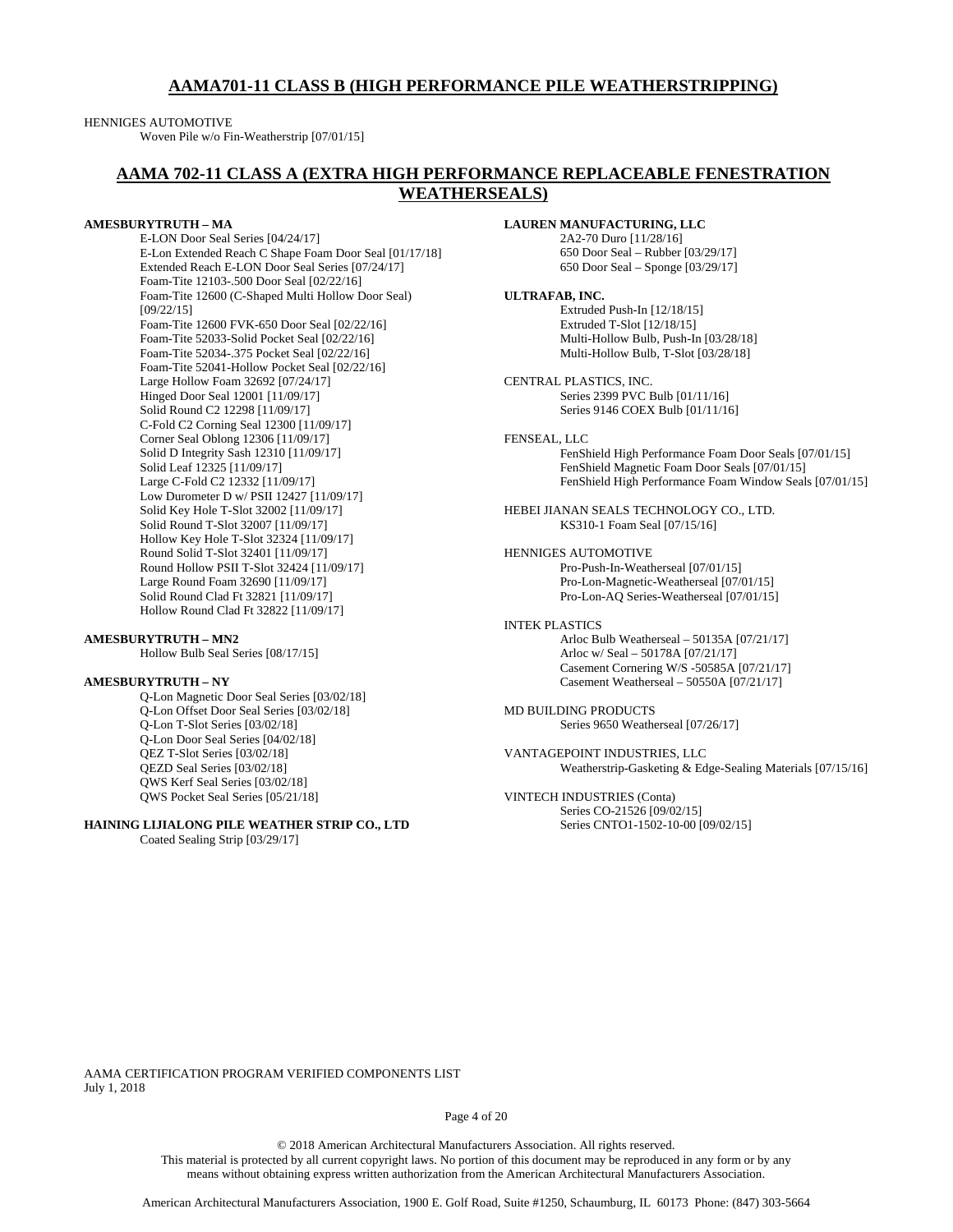# **SEALANTS**

Test reports are valid for 36 months from the test report's completion date, indicated on this report by brackets [ ].

# **AAMA 802.3-16, TYPE I (DUCTILE BACK-BEDDING COMPOUND)**

### **DOW SILICONES CORPORATION**

791 [04/24/17] 795 [04/24/17] 799 [05/15/17] 9-1350 [05/15/17] DOWSIL™ CWS [11/13/17] DOWSIL™ 899 [11/13/17] DOWSIL™ 982-FS Insulating Glass Sealant for Heat Mirror Applications [05/04/18] DOWSIL™ 983 Structural Glazing Sealant [01/19/18] DOWSIL™ 1199 [11/13/17] DOWSIL™ 121 [07/28/17] DOWSIL™ Instant Glaze III [03/26/18]

### **H.B. FULLER COMPANY**

SN 2310T [07/06/17]

# **ITW POLYMER SEALANTS NORTH AMERICA**

Acryl-R SM8500 Elastomeric Sealant [08/03/17]

**SOUDAL ACCUMETRIC** Soudal NFC [03/17/16]

**TREMCO, INC. - OHIO** Proglaze SSG [06/04/18] Tremglaze S700 [06/04/18]

CSL SILICONES, INC. CSL 343 [04/05/16]

MAXITECH, INC. Maxitech 505 [07/24/15]

PECORA CORPORATION 896FC Silicone Sealant Black [07/21/15] 896-TBS Silicone Sealant Translucent [07/21/15] 895NST Silicone Sealant Black [07/21/15] AVW-920 Acrylic Sealant [01/24/18]

SIKA CORPORATION Sikaflex® 505UV [08/03/15]

# **AAMA 802.3-16, TYPE II (DUCTILE BACK-BEDDING COMPOUND)**

### **DOW SILICONES CORPORATION**

791 [04/24/17] 795 [04/24/17] 799 [05/15/17] 9-1350 [05/15/17] DOWSIL™ CWS [11/13/17] DOWSIL™ 899 [11/13/17] DOWSIL™ 982-FS Insulating Glass Sealant for Heat Mirror Applications [05/04/18] DOWSIL™ 983 Structural Glazing Sealant [01/19/18] DOWSIL™ 121 [07/28/17] DOWSIL™ Instant Glaze III [03/26/18]

#### **H.B. FULLER COMPANY**

HL-5202 Hot Mel Moisture Cure Sealant, Clear [02/16/16]

### **MOMENTIVE PERFORMANCE MATERIALS, INC.**

SSG 4000AC (Light & Dark Colors) [08/28/15] SCS 2800 (Light & Dark Colors) [08/28/15] SCS 2800 (Translucent) [08/28/15] SCS 1800 (Translucent) [08/28/15] RGS 7700 [08/28/15]

### **ITW POLYMER SEALANTS NORTH AMERICA**

PolyGlaze Plus SM5731 [03/15/18] Acryl-R SM8500 Elastomeric Sealant [08/03/17]

#### **NOVAGARD SOLUTIONS**

NovaBond Construction Sealant Type II [11/28/17] Novaflex SB Primary Structural Bedding Compound [12/10/15]

### **QUANEX BUILDING PRODUCTS**

Q-Glaze™ Neutral Cure Silicone [12/02/15]

#### **TREMCO, INC. – OHIO**

Tremglaze S1400 [06/04/18] Tremsil 600 [06/04/18] Spectrum 2 [06/04/18] Tremglaze S600 [06/04/18] Tremglaze U1600 [06/04/18] Dymonic FC [06/04/18]

CSL SILICONES, INC. CSL 335A [04/05/16]

MAXITECH, INC. Maxitech 505 [07/24/15]

#### NUCO INC.

NuFlex 319, Clear [12/14/17] NuFlex 319, White [12/14/17] NuFlex 331, Clear [12/14/17] NuFlex 331, White [12/14/17]

PECORA CORPORATION 896 Silicone Sealant Tru White [07/21/15] 896 FC Silicone Sealant Black [07/21/15] 896 TBS [03/09/18]

PREMIER BUILDING SOLUTIONS XtraBond 350, Beige [09/19/17] XtraBond 450, Clear [12/02/15] XtraBond 450, White [12/02/15] XtraBond 450 Fast Set, Clear [06/29/17]

SIKA CORPORATION

Sikaflex® 505UV [08/03/15]

AAMA CERTIFICATION PROGRAM VERIFIED COMPONENTS LIST July 1, 2018

Page 5 of 20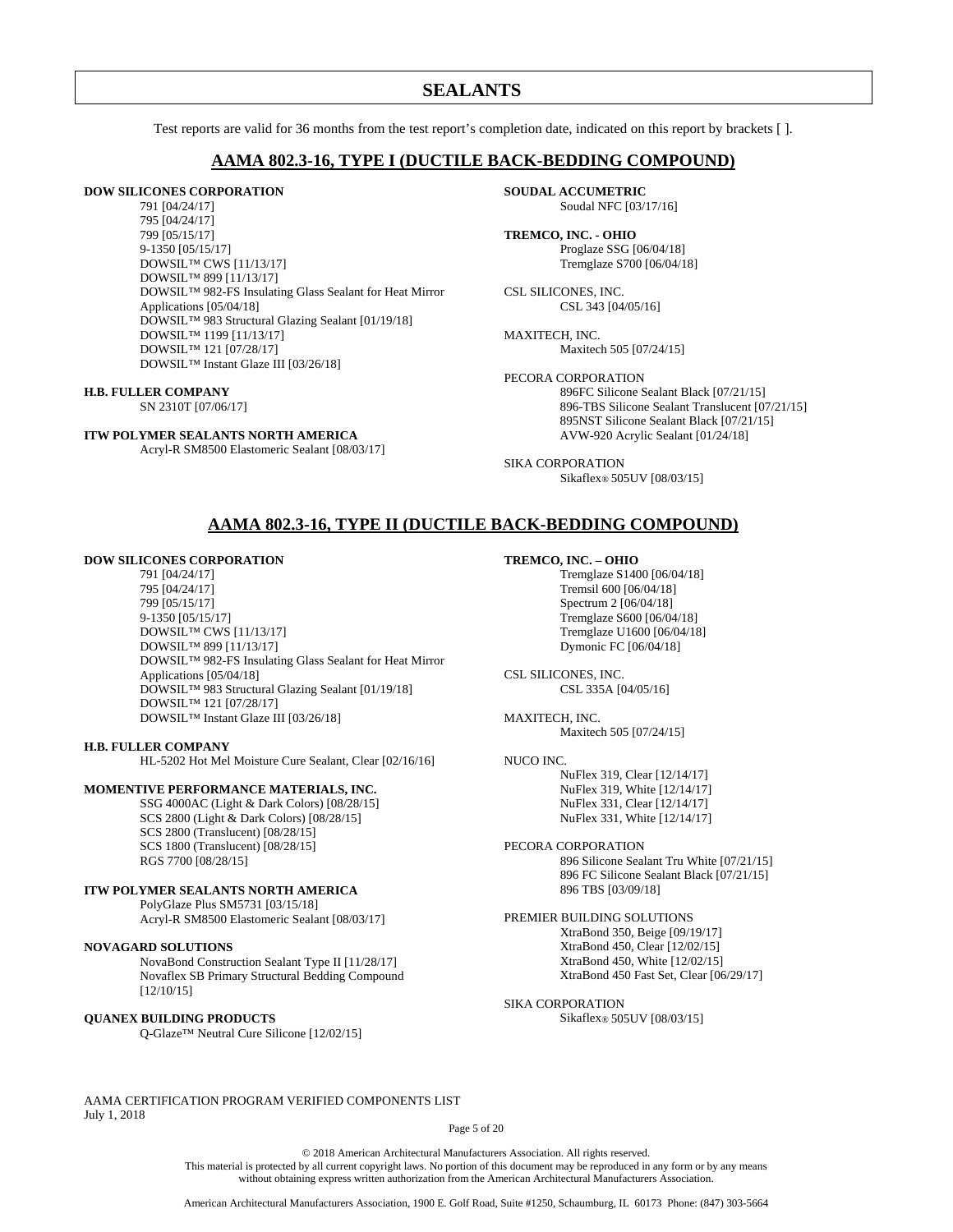SILCO, INC. Eco-Flex [01/26/16] Sil-Flex [01/26/16] Ultra-Flex [01/26/16]

# **AAMA 803.3-16, TYPE I (NARROW JOINT SEAM SEALER)**

### **DOW SILICONES CORPORATION**

DOWSIL™ 1199 [11/13/17]

### **ITW POLYMER SEALANTS NORTH AMERICA**

2100 Silyl-Modified Adhesive Sealant [11/06/17] Acryl-R SM5555 Acrylic Sealant [11/06/17]

### **NOVAGARD SOLUTIONS**

NovaBond Construction Sealant Type II [12/7/17] Novaflex SB Primary Structural Bedding Compound [10/24/17] Novaflex® Multi-Purpose Adhesive Sealant Type I [10/24/17] Novaflex® Multi-Purpose Adhesive Sealant Type II [10/24/17] Novaflex® Metal Roof Sealant Type I [10/24/17] Novaflex® Metal Roof Sealant Type II [10/24/17] Novaflex® Ultra Low Migration High Impact Sealant [11/07/17] Novaflex® Ultra Low Migration Glazing Sealant [11/28/17] Novaflex® High Impact Window/Door Sealant [10/24/17] NovaUltra Adhesive Sealant [10/24/17] NovaUltra Low Migration, High Impact Sealant [03/15/18]

### **QUANEX BUILDING PRODUCTS**

Q-Glaze™ Neutral Cure Silicone [12/02/15] Q-Glaze™ Advanced Polymer [12/02/15]

## NUCO, INC.

NuFlex 319, Clear [12/14/17] NuFlex 319, White [12/14/17] NuFlex 331, Clear [12/14/17] NuFlex 331, White [12/14/17]

PECORA CORPORATION 1215 Seam Sealer [03/09/18]

PREMIER BUILDING SOLUTIONS XtraBond 350, Beige [09/19/17] XtraBond 450, Clear [12/02/15] XtraBond 450, White [12/02/15] XtraBond 450 Fst Set, Clear [06/29/17] XtraBond 9500, White [12/02/15]

SILCO, INC. Eco-Flex [06/28/16]

# **AAMA 803.3-16, TYPE II (NARROW JOINT SEAM SEALER)**

**DOW SILICONES CORPORATION** 

DOWSIL™ 1299 Silicone Seam Sealer [03/17/17]

### **NOVAGARD SOLUTIONS**

Novaflex® Translucent Seam Sealer [11/07/17]

CLOVERDALE PAINT, INC. GS1150CL0 Small Joint Sealant [07/26/16] GS1160CL0 Small Joint Sealant [07/26/16]

PECORA CORPORATION 896 TBS-SSL Translucent [07/21/15] 1215 Silicone Seam Sealer Translucent [07/21/15]

# **AAMA 804.3-16 (BACK-BEDDING MASTIC GLAZING TAPES)**

**ITW POLYMER SEALNTS NORTH AMERICA** SM5700 Tackey Tape® [11/06/17]

**ROYAL ADHESIVES & SEALANTS, INC.** Royal GT-1 Gray Butyl Glazing Tape [06/22/18] Royal GT-4 Black Butyl Glazing Tape [06/22/18]

**TREMCO, INC. (CANADA)**

Polyshim II [05/30/18] Series ET 440 [05/30/18]

# **AAMA 805.2-16, GROUP A (BONDING BACK-BEDDING COMPOUND)**

### **DOW SILICONES CORPORATION**

9-1350 [05/15/17] 758 [04/24/17] 799 [05/15/17] DOWSIL™ Instant Glaze I Sealant [10/20/17] DOWSIL™ Instant Glaze II Sealant [08/17/17] DOWSIL™ CWS [11/13/17] DOWSIL™ 899 [11/13/17] DOWSIL™ 982-FS Insulating Glass Sealant for Heat Mirror Applications [05/04/18] DOWSIL™ 983 Structural Glazing Sealant [01/19/18] DOWSIL™ 1199 [11/13/17] DOWSIL™ Instant Glaze III [03/26/18] DOWSIL™ 794F [03/26/18]

### **HENKEL CORPORATION (NJ)**

Technomelt® PUR S Clear Glaze [06/01/16]

AAMA CERTIFICATION PROGRAM VERIFIED COMPONENTS LIST July 1, 2018

Page 6 of 20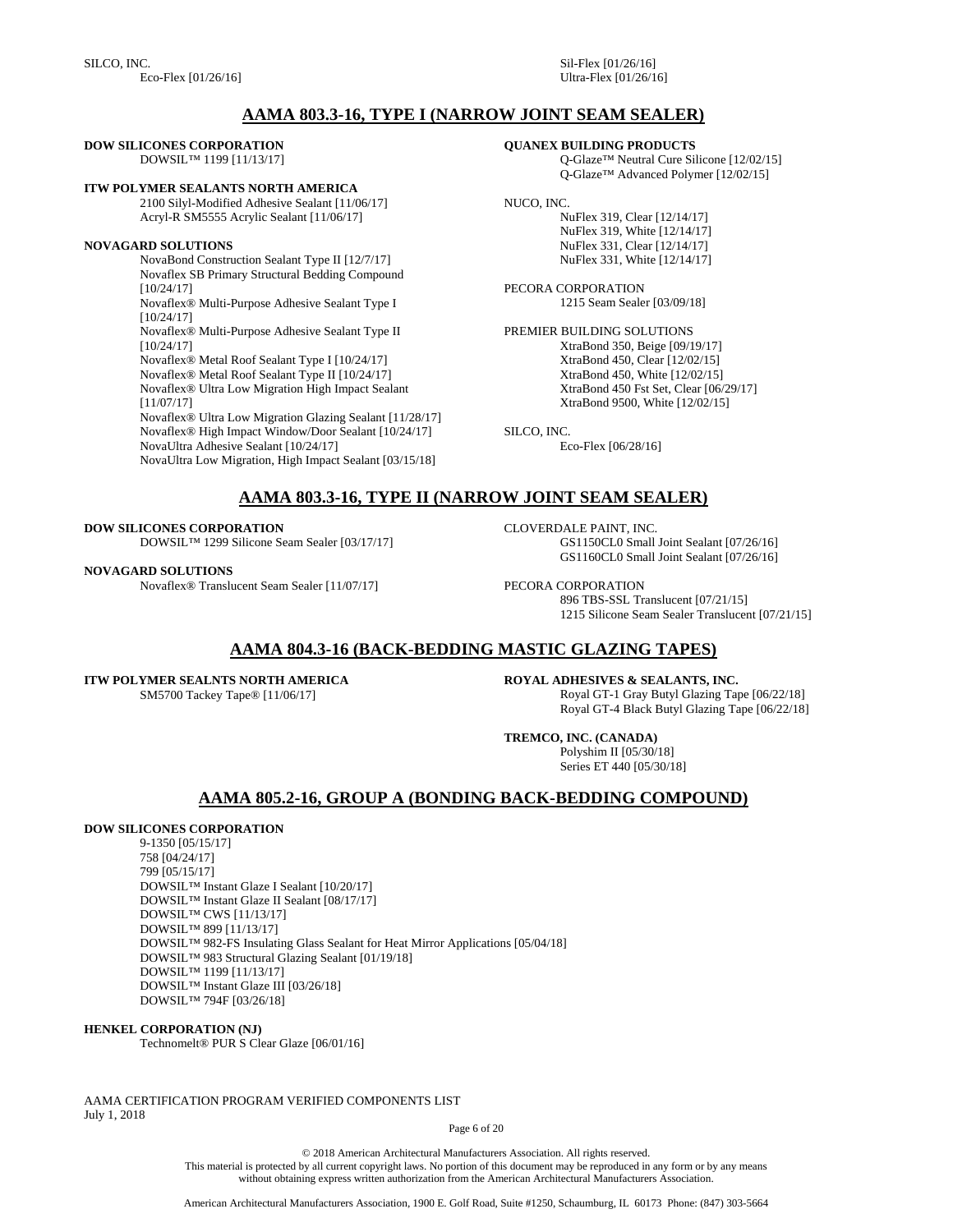# **AAMA 805.2-16, GROUP C (BONDING BACK-BEDDING COMPOUND)**

### **DOW SILICONES CORPORATION**

791 [04/24/17] 795 [04/24/17] 799 [05/15/17] 995 [04/24/17] 2400 [10/28/15] 9-1350 [05/15/17] DOWSIL™ CWS [11/13/17] DOWSIL™ 899 [11/13/17] DOWSIL™ 1199 [11/13/17] DOWSIL™ 121 [07/28/17] DOWSIL™ Instant Glaze III [03/26/18] DOWSIL™ 794F [03/26/18]

### **H.B. FULLER COMPANY**

HL-5202 Hot Melt Moisture Cure Sealant, Clear [02/16/16] SN 2310T [07/06/17]

## **MOMENTIVE PERFORMANCE MATERIALS, INC.**

SSG 4000AC (Light & Dark Colors) [08/28/15] SCS 2800 (Light & Dark Colors) [08/28/15] SCS 2800 (Translucent) [08/28/15] SCS 1800 (Translucent) [08/28/15] RGS 7700 [08/28/15]

# **ITW POLYMER SEALANTS NORTH AMERICA**

Acryl-R SM8500 Elastomeric Sealant [08/03/17] 2100 Silyl-Modified Adhesive Sealant [11/06/17] Acryl-R SM5555 Acrylic Sealant [11/06/17]

### **NOVAGARD SOLUTIONS**

Novaflex SB Primary Structural Bedding Compound [12/10/15] Novaflex® Multi-Purpose Adhesive Sealant Type I [10/24/17]

Novaflex® Multi-Purpose Adhesive Sealant Type II, [10/24/17] Novaflex® Metal Roof Sealant Type II [10/24/17] Novaflex® Ultra Low Migration Glazing Sealant [11/28/17] NovaBond Construction Sealant II [11/28/17] Novaflex® High Impact Window/Door Sealant [10/24/17] NovaUltra Adhesive Sealant [10/24/17]

#### **QUANEX BUILDING PRODUCTS** Quanex Q-Glaze Neutral Cure Silicones [01/26/16]

CSL SILICONES, INC. CSL 335A [04/05/16] CSL 343 [04/05/16]

MAXITECH, INC. Maxitech 505 [07/24/15]

PECORA CORPORATION Series 895 NST [03/09/18] 896 FC [03/09/18] 896-TBS Silicone Sealant [07/21/15] Series 896 [03/09/18] 895NST Silicone Sealant Black [07/21/15]

SELENA USA, INC. Tytan Professional 034 Neutral Cure Clear Silicone [09/12/17]

SIKA CORPORATION Sikaflex® 552 [08/03/15]

### SILCO, INC.

Eco-Flex [01/26/16] Sil-Flex [01/26/16] Ultra-Flex [01/26/16]

# **AAMA 806.3-16 (BACK-BEDDING MASTIC GLAZING TAPES)**

#### **ITW POLYMER SEALNTS NORTH AMERICA** SM5700 Tackey Tape® [11/06/17]

# **ROYAL ADHESIVES & SEALANTS, INC.**

Royal GT-6 Black Butyl Glazing Tape [06/22/18]

# **AAMA 807.3-16 (BACK-BEDDING MASTIC GLAZING TAPES)**

**ITW POLYMER SEALNTS NORTH AMERICA**

SM5700 Tackey Tape® [11/06/17]

**ROYAL ADHESIVES & SEALANTS, INC.**

Royal GT-1 Gray Butyl Glazing Tape [06/22/18] Royal GT-4 Black Butyl Glazing Tape [06/22/18]

### **TREMCO, INC. (CANADA)**

Polyshim II [05/30/18] Series ET 440 [05/30/18]

# **AAMA 810.1-16, TYPE I (EXPANDED CELLULAR GLAZING TAPES)**

### **ADHESIVE APPLICATIONS**

Series 2000 B w/ Rubber PSA, 2.5# & 3# PE foam [05/24/17] Series 5000 B w/ Rubber PSA, 2.5# & 3# PE foam [05/24/17] Series 6000 B w/ Acrylic PSA, 2.5#, 3#, & 5# PE foam [05/24/17] Series 7000 B w/ Acrylic PSA, 2.5#, 3#, & 5# PE foam [05/24/17]

Series 8000 B w/ Dual PSA, 2#, 2.5#, 3#, & 5# PE foam [05/24/17]

### **ADHESIVES RESEARCH, INC.**

Series 2000 [01/03/18] Series 3000 [01/03/18] Series 4000 [01/03/18]

## **BERRY GLOBAL, INC.**

AAMA CERTIFICATION PROGRAM VERIFIED COMPONENTS LIST July 1, 2018

Page 7 of 20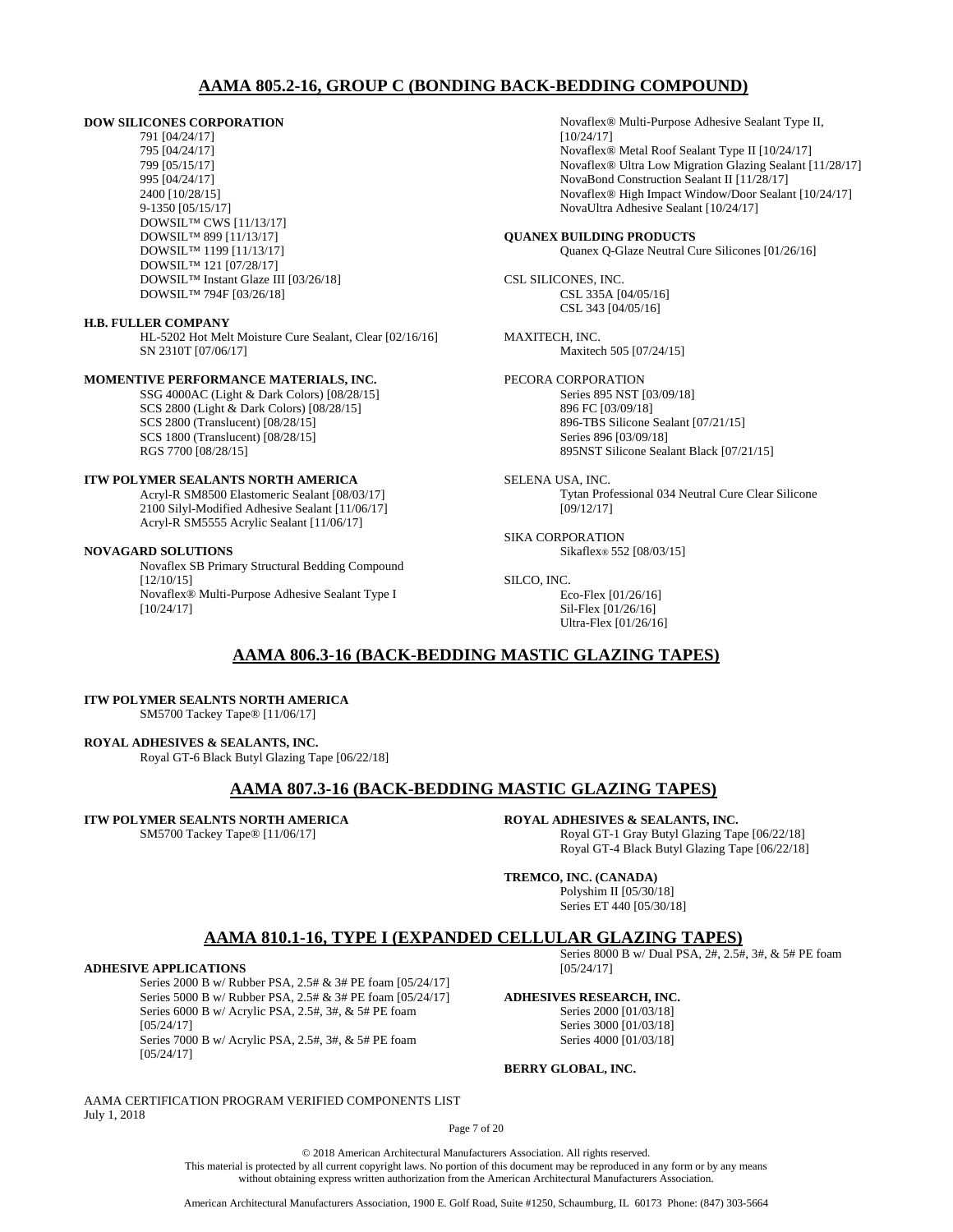Series HF ECGT w/ Dual PSA, 3-5# PE foam [03/13/18] Series GT ECGT w/ Acrylic PSA, 4-6# PE foam [03/13/18]

#### **FLEXCON INDUSTRIAL LLC**

Series AWT-3 w/ Acrylic PSA, 3# PE foam [12/07/15] Series AWT-3 w/ Acrylic PSA, 5# PE foam [12/07/15] Series AWT-4 w/ Acrylic PSA, 3# EO foam [01/13/17] Series AWT-4 w/ Acrylic PSA, 6# EO foam [01/13/17] Series DGT w/ Acrylic PSA, 3# PE foam [12/07/15] Series DGT w/ Acrylic PSA, 5# PE foam [12/07/15] Series HiPerGlaze F1 w/ Acrylic PSA, 6# PE/EVA foam [12/07/15]

Series HiPerGlaze F1 w/ Acrylic PSA, 12# PE/EVA foam [12/07/15]

Series HiPerGlaze V1 w/ Rubber/Acrylic Dual PSA, 4# PE/EVA foam [12/07/15]

### **GASKA TAPE, INC.**

Series EG426, w/ Acrylic PSA, 4# PE foam [12/11/17] Series V1526, w/ Acrylic PSA, 15# PVC foam [12/11/17]

CASCADE AQUA-TECH, LTD.

Series GT300 w/ Acrylic PSA, 2.5# PE foam [05/16/16] Series GT300 w/ Acrylic PSA, 5# PE foam [05/16/16] Series GT400 w/ Acrylic PSA, 2.5# PE foam [04/07/16] Series GT400 w/ Acrylic PSA, 4# PE foam [04/07/16] Series GT500 w/ Acrylic PSA, 2.5# PE foam [04/07/16]

#### Series GT500 w/ Acrylic PSA, 5# PE foam [04/07/16]

#### ECHOTAPE USA

Series GL-N0708 w/ Acrylic PSA, 2# PE foam [08/01/17] Series GL-N0716 w/ Acrylic PSA, 4# PE foam [08/01/17]

INDUSTRIAL SALES CORPORATION Purex GT [10/18/17]

SAINT-GOBAIN PERFORMANCE PLASTICS V980/V990 Series Glazing Tape [05/30/18]

PTI PLASTIC & RUBBER GASKETS, INC. 42400WQA [10/18/17]

SEAL METHODS, INC.

Series 4300 ECGT, w/ Acrylic PSA, 2# PE foam [02/04/16] Series 4300 ECGT, w/ Acrylic PSA, 4# PE foam [02/04/16] Series 4300 ECGT, w/ Rubber PSA, 2# PE foam [03/13/18] Series 4300 ECGT, w/ Rubber PSA, 4# PE foam [03/13/18]

CACTUS TAPE (V. HIMARK USA)

Series G480B/W (G483W/G483B/G484W/G484B) w/ Acrylic PSA, 2.5# PE foam [06/12/17] Series G480B/W (G488W/G488B/G485W/G485B) w/ Acrylic PSA, 4# PE foam [06/12/17]

# **AAMA 810.1-16 TYPE II (EXPANDED CELLULAR GLAZING TAPES)**

#### **ADHESIVE APPLICATIONS**

Series 8388 BHS w/ Rubber/Acrylic Dual PSA, 2# PE foam [05/24/17]

SAINT-GOBAIN PERFORMANCE PLASTICS V980/V990 Series Glazing Tape [05/30/18]

# **AAMA 813-11 (ADHESIVES USED IN SIMULATED DIVIDED LITES)**

#### **BERRY GLOBAL, INC.**

Series LSESDL-G40 [09/02/15] Series MTB-190 [09/02/15]

#### **ADHESIVE APPLICATIONS**

Series 4432 BZ w/ Acrylic PSA, 5# PE foam [01/06/17] Series C3432 w/ Acrylic PSA, 5# PE foam [01/06/17]

# **ADHESIVES RESEARCH, INC.**

Series 8000 [02/26/18]

**GASKA TAPE, INC.** Series GHB 4500, 40# acrylic foam w/ Acrylic PSA [01/04/18]

3M VENTURE COMPANY

Series VHB Window Tape w/ Acrylic PSA, 45# Acrylic foam [06/28/17]

# **HARDWARE**

Test reports are valid for 36 months from the test report's completion date, indicated on this report by brackets [ ].

# **AAMA 901-16 (ROTARY & LINEAR OPERATORS)**

#### **ASHLAND HARDWARE SYSTEMS**

W-1275 Dyad Operator C-AW40 [04/01/16]

- W-1276 Dyad Operator C-AW40 [04/14/16]
- W-1276 Egress Operator C-C30/C-HC40 [04/08/16]
- W-1277 Dyad Operator HD C-C30/C-HC40 [04/05/17]

W-1277 Egress Operator C-C30/C-HC40 [04/05/17]

- W-1497 Scissor Operator C-C30/C-HC40 [09/19/17]
- W-1491 & W-1497 Dual Arm Operator C-C30/C-HC40 [09/26/16]

W-1491 & W-1497 Optima Awning Operator AP-R15/AP-LC25/AP-C30 [09/15/15]

W-1491 Dyad Arm Operator C-C30/C-HC40 [02/17/17]

### **AMESBURYTRUTH – MN1**

55 Series Contour Casement Operators C-AW40 [08/21/15]

55 Series Contour Awning Operators AP-C30 [06/22/18]

55 Series Contour Awning Operators SST AP-C30 [08/10/15]

AAMA CERTIFICATION PROGRAM VERIFIED COMPONENTS LIST July 1, 2018

Page 8 of 20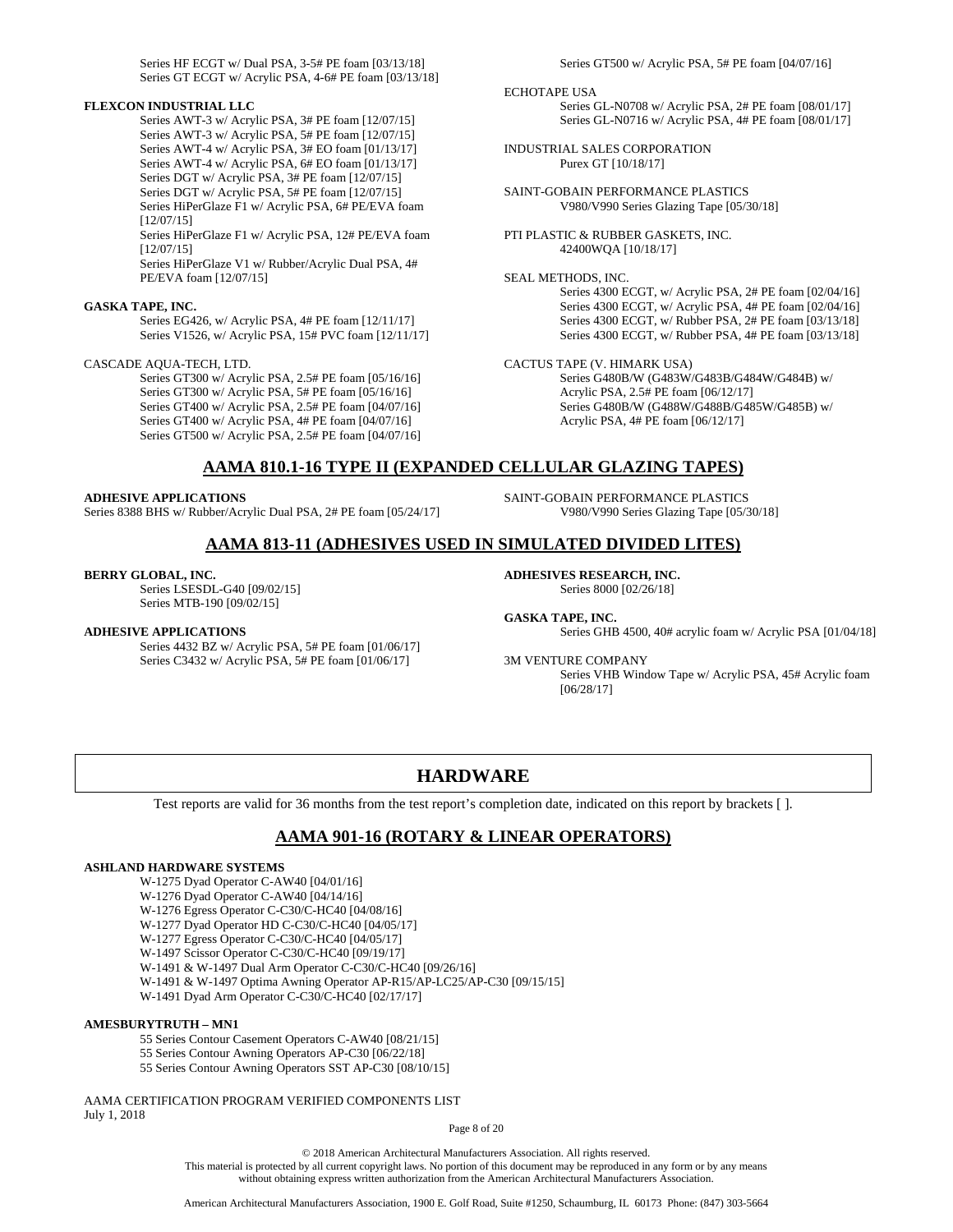Encore Single Arm Operator C-HC40 [09/04/15] Encore Single Arm Operator SST C-HC40 [09/01/15] Maxim Dual Arm Operator SST C-HC40 [04/13/18] Maxim Dyad Operator SST C-HC40 [09/10/15] Series 15 Ellipse Dyad Operator C-R15 [04/16/18] Series 15 Ellipse Single Arm Operator C-HC40 [04/30/18] Series 15 EntryGard Dual Arm Operator C-R15 [01/15/16] Series 15 EntryGard Dyad Operator C-R15 [12/01/15] Series 15 EntryGard Single Arm Operator C-R15 [06/22/18] Series 23 Dyad Operator C-HC40 [06/22/18] Series 23 Single Arm Operator C-R15 [05/02/18] Series 50 Maxim Awning Operator AP-C30 [08/31/15] Series 50 Maxim Awning Operator SST AP-R15/AP-LC25/AP-C30 [10/29/15] Series 50 Maxim Dual Arm Operator C-HC40 [09/01/15] Series 50 Maxim Dyad Operator C-HC40 [08/26/15] Series 50 Maxim Single Arm Operator C-HC40 [09/28/15] Series 50 Maxim Single Arm Operator SST C-C30/C-HC40 [10/09/15] Series Encore Awning Operator AP-C30 [12/01/15] Series Encore Awning Operator SST AP-R15/AP-LC25/AP-C30 [10/29/15] Series Encore Dual Arm Operator C-HC40 [06/22/18] Series Encore Dual Arm Operator SST C-C30/C-HC40 [10/28/15] Series Encore Dyad Operator C-C30/C-HC40 [10/07/15] Series Encore Dyad Operator SST C-C30/C-HC40 [10/28/15]

### **INTERLOCK USA, INC.**

NOVA Series-Single Arm Carbon Steel Casement Operator C-AW40 [03/13/17] NOVA Series-Single Arm Stainless Steel Operator C-AW40 [03/13/17] NOVA Series-Dual Arm Carbon Steel Casement Operator C-AW40 [03/13/17] NOVA Series-Dual Arm Stainless Steel Casement Operator C-AW40 [03/13/17] NOVA Series-Carbon Steel Awning Operator AP-R15/AP-LC25/AP-C30 [03/13/17] NOVA Series-Stainless Steel Awning Operator AP-R15/AP-LC25/AP-C30 [03/13/17]

#### **ROTO FRANK OF AMERICA**

OP06 X-Drive Stainless Steel Awning Rotary Operator AP-R15/AP-LC25/AP-C30 [02/07/18] OP06 X-Drive Carbon Steel Awning Rotary Operator AP-R15/AP-LC25/AP-C30 [02/05/18] OP06 X-Drive Stainless Steel Dual Arm Rotary Operator C-AW40 [01/30/18] OP06 X-Drive Stainless Steel Single Arm/Split Arm Rotary Operator C-AW40 [01/21/18] OP06 X-Drive Carbon Steel Dual Arm Rotary Operator C-AW40 [02/03/18] OP06 X-Drive Carbon Steel Single Arm/Split Arm Rotary Operator C-AW40 [01/25/18] OP08 X-Drive Carbon Steel Awning Operator AP-15/AP-LC25/AP-C30 [01/13/18] OP08 X-Drive Stainless Steel Awning Operator AP-R15/AP-LC25/AP-C30 [01/15/18] OP08 X-Drive Carbon Steel Dual Arm Rotary Operator C-AW40 [01/05/18] OP08 X-Drive Stainless Steel Dual Arm Rotary Operator C-AW40 [01/11/18] OP08 X-Drive Carbon Steel Single Arm/Split Arm Rotary Operator C-AW40 [01/18/18] OP08 X-Drive Stainless Steel Single Arm/Split Arm Rotary Operator C-AW40 [01/20/18]

#### ACU PLASMOLD, INC.

Elite-01 Dual Arm Casement Operator C-R15 [04/27/18] Elite-02 Split Arm Casement Operator C-R15/C-LC25/R-PG15C [10/20/16] Elite-04 Awning Operator AP-R15/AP-LC25/AP-C30 [07/02/15]

#### RADISSON INDUSTRIES, INC.

Lts/Grande Series Stainless Steel Dual Arm Operator C-AW40/AW-PG40-C [05/26/16] Lts/Grande Series Carbon Steel Dyad Operator C-R15/C-LC25/R-PG15-C [03/04/16] Lts/Grande Series Carbon Steel Awning Operator C-AW40/AW-PG40-C [04/25/16] Lts/Grande Series Carbon Steel Dual Arm Operator C-AW40/AW-PG40-C [05/11/16] Lts/Grande Series Stainless Steel Awning Operator C-AW40/AW-PG40-C [04/04/16]

# **AAMA 902-16 (SASH BALANCES)**

### **ASHLAND HARDWARE SYSTEMS**

Series A [10/20/15]

Series C [10/16/15] Series K [05/23/16]

### **AMESBURYTRUTH – NC**

Series 997 Stasis [02/19/18] Series 981 Titan [03/17/16] Series 240 Spiral 3/8 [09/20/16] Series 250 LiteLift [07/27/16] Series 255 Superlift [07/27/16]

**AMESBURYTRUTH – SD**

Series 100 [08/29/16] Series 130 [08/29/16] Series 161 [09/06/16]

Series 230 SuperBoost [07/29/16] Series 245 Spiral 5/8 [07/20/16] Series Egress 983 [09/27/16] Series Universal 984 [09/27/16] Series Centurion 985 [09/27/16] Series SuberBoost F211 [10/06/16]

AAMA CERTIFICATION PROGRAM VERIFIED COMPONENTS LIST July 1, 2018

Page 9 of 20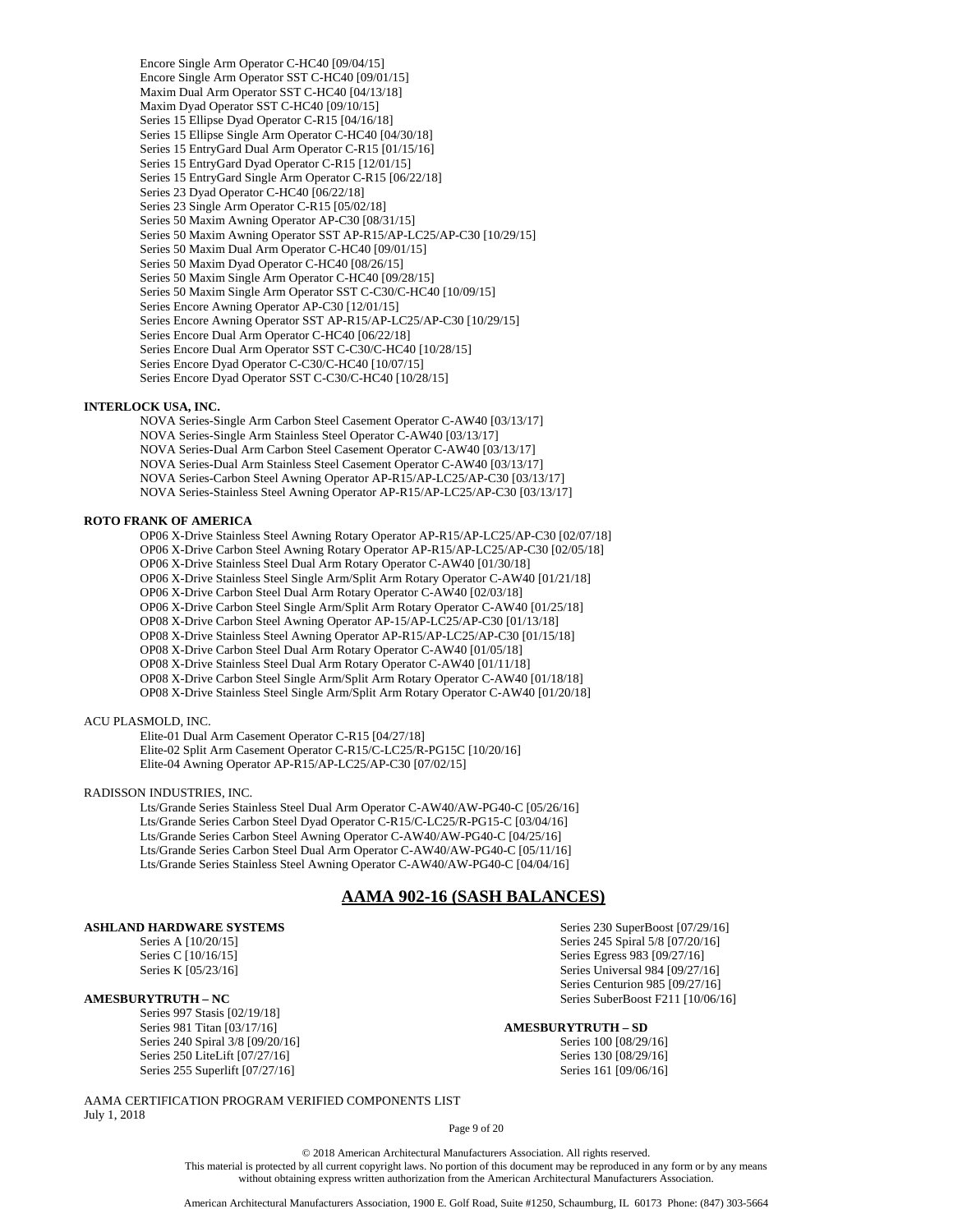Series 401 [09/19/16] Series 506 [08/04/16] Series 651 [09/19/16] Series 716 [08/03/16] Series 758 [09/19/16] Series 775 [01/22/18] Series 841 [08/05/16] Series SuperBoost K221 [10/06/16]

#### **CALDWELL MANUFACTURING CO.**

Series 77t [06/22/18] Series 86 [08/10/15] Series 97 [09/08/15] Alumatilt/Spirex Spiral [11/12/15] APEX [06/22/18] Prodigy [08/14/15] Insultilt/Spiromite/Enhanced 3/8 Spiral-Type [11/16/15] Quicktilt ® [05/14/18] Roller Tilt® ½" [05/24/18] Roller Tilt® ¾" [05/24/18]

EZ-Lift [05/24/18] Ultra-Lift® Extreme Hybrid [08/15/17] Ultra-Lift® Hybrid [08/10/15]

**JOHN EVANS' SONS, INC.** Series Half Inch [07/29/15] Series SideLoad [07/29/15] Series Three Quarter Inch [07/29/15]

ACU PLASMOLD, INC. CBE-3 [10/20/16]

DELTA BALANCE SYSTEMS Constant force ½" coil balance [10/19/16] Constant force 3/8" coil balance [04/04/17]

KERN-LIEBERS USA Maxim CF Balance System [05/05/16] Maxim-I Inverted CF Balance System [05/05/16]

# **AAMA 904-14 (MULTI-BAR HINGES)**

#### **AMESBURYTRUTH – MN1**

12" SD 222 SS+ C-C-82 Lbs.-32" Wide-LR-NLBR [01/04/17] 12" SD 401 SS+ C-R-65 Lbs.-32" Wide-LR-NLBR [05/23/17] 14" SD 201 SS+ C-C-65 Lbs.-32" Wide-LR-NLBR [05/30/17] 14" HD 601 SS+ C-R-120 Lbs.-36" Wide-LR-NLBR [12/29/16] 16" HD 333 SS+ C-C-175 Lbs.-32" Wide-LR-NLBR [10/31/16] 16" HD 333 C SS+ C-C-175 Lbs.-32" Wide-LR-NLBR [11/21/16] 16" HD 334 SS+ C-C-158 Lbs. -32" Wide-LR-NLBR [05/16/17] 16" SD 224 SS+ C-C-82 Lbs.-32" Wide-LR-NLBR [02/01/18] 18" HD 601 SS+ C-C-120 Lbs.-36" Wide-LR-NLBR [12/10/14] 20" SD 201 SS+ P-C-40 Lbs.-34" High-LR-NLBR [08/01/17] 24" HD 301 SS+ C-C-120 Lbs.-36" Wide-LR-NLBR [06/06/17] 28" HD 301 SS+ P-C-195 Lbs.-80" High-LR-NLBR [12/28/16] 28" HD Superior SS+ P-C-315 Lbs.-87" High-LR-NLBR [01/04/17]

### **CALDWELL MANUFACTURING CO.**

2000/3000 16" Magnum™ Projection P-C-145 Lbs.-40" High-LR [05/14/18] 2000/3000 24" Magnum™ Projection P-C-200 Lbs.-60" High-LR [05/24/18] 2000/3000 28" Magnum™ SG Projection P-C-320 Lbs.-87" High-LR [06/22/18] 4000/4100 12" Magnum™ Casement P-C-135 Lbs.-33" Wide-LR-NLBR [05/24/18] 5000 12" Magnum™ Egress Casement C-C-180 Lbs.-36" Wide-LR-NLBR [06/22/18]

#### **YALE DWS**

PX0950/PX0450 POS-C-180 kg-1500mm Wide 2000mm High-LR-NLBR [08/23/16] STORMB26 P-C-120 kg-2200mm Wide-LR-NLBR [10/15/16] STORMBS10 C-C-38 kg-665mm Wide-LR-NLBR [06/15/16] STORMBS16 C-C-47 kg-840mm Wide-LR-NLBR [06/15/16] STORME16 C-C-47 kg-840mm Wide- LR-NLBR [06/29/16] STORMB10 P-C-37 kg-635mm High-LR-NLBR [11/14/16] STORMB12 P-C-45 kg-787mm High-LR-NLBR [11/14/16] STORMB16 P-C-55 kg-1090mm High LR-NLBR [11/14/16]

### **YKK AP AMERICA (GA1)**

12" (4K-14207) C-C-83 Lbs.-26" Wide-LR-NLBR [09/03/15] 16" (4K-14208) C-C-117 Lbs.-36" Wide-LR-NLBR [09/03/15] 12" (4K-14207) P-C-97 Lbs-30" High-LR-NLBR [09/03/15] 16" (4K-14208) P-C-145 Lbs-44" High-LR-NLBR [09/03/15] 16" (5K-15284) P-C-145 Lbs-44" High-LR-NLBR [09/03/15] 22" (4K-14209) P-C-166 Lbs-52" High-LR-NLBR [09/03/15]

#### ACU PLASMOLD, INC.

HG-13 Stainless Steel C-R-81 Lbs.-18.88" Wide-LR [05/08/17]

ACME WINDOW & DOOR HARDWARE, LLC

16" C-C-128 Lbs.-44" High-LR-NLBR [07/28/17]

#### VISION INDUSTRIES GROUP, INC.

13" Stainless Steel C-R-81 Lbs.-18.88" Wide-LR [05/08/17]

AAMA CERTIFICATION PROGRAM VERIFIED COMPONENTS LIST July 1, 2018

Page 10 of 20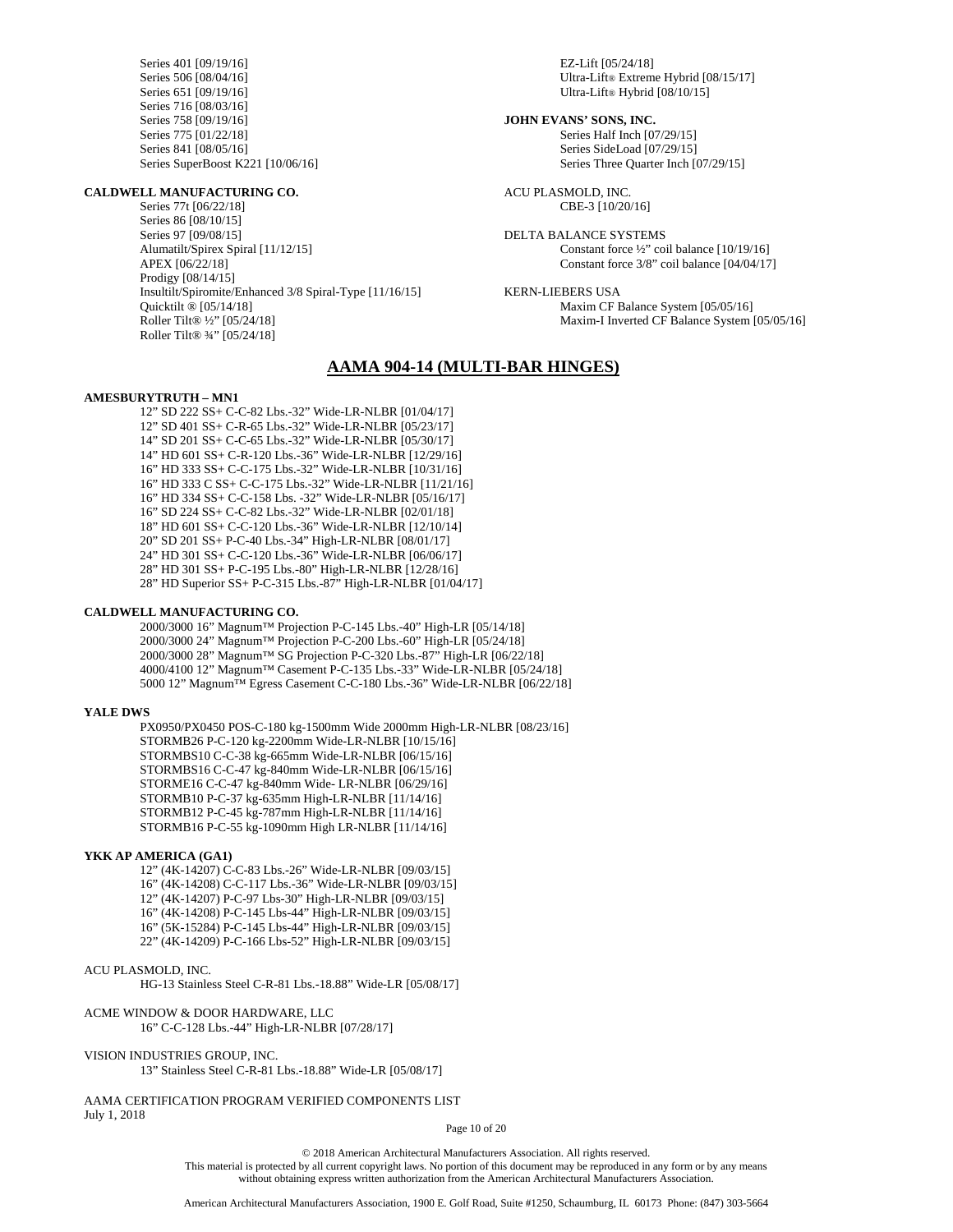# **AAMA 906-15 (SLIDING GLASS DOOR ROLLER ASSEMBLIES)**

**ANTHONY INNOVATIONS Co., LTD.** Series SN3600QSPA Nylon Roller Assembly 330 Lbs. [03/21/18] Series SS46XXQSPA Double Tandem Roller Assembly 650 Lbs. [09/26/17] Series SS46XXDSGA Stainless Steel Roller Assembly 350 Lbs. [03/05/18] Series SS46XXQSGA Double Tandem Roller Assembly 650 Lbs. [09/22/17] Series N7X1XDSPA Nylon Roller Assembly 275 Lbs. [10/06/15] Series N95XXDSGA Tandem Roller Assembly 225 Lbs. [12/14/16] Series N95XXDSPA Plastic Roller 225 Lbs. [03/16/17] Series N9XXXDSGA Stainless Steel Roller 225 Lbs. [03/14/17] Series N9XXXDSPA Plastic Roller 225 Lbs. [03/10/17] SS3XXXDSPA Tandem Roller Assembly 500 Lbs. [09/20/17] Series SS46X1DSGA Tandem Stainless Steel Roller Assembly 300 Lbs. [07/14/17] Series SS46X1DSPA Stainless Steel/Nylon Roller Assembly 300 Lbs. [07/12/17] Series SS46XXDSPA Tandem Stainless Steel Roller 350 Lbs. [05/17/18] Series SS7XXXDSGA Tandem Stainless Steel Roller 225 Lbs. [09/27/17] Series SS7XXXDSNA Tandem Stainless Steel Roller 175 Lbs. [06/07/18] Series SS7XXXDSPA Tandem Stainless Steel Roller 225 Lbs. [06/07/18] Series SS7XX3DSGA Stainless Steel Roller 275 Lbs. [03/06/17] Series SS7XX3DSPA Plastic Roller 275 Lbs. [03/08/17] Series SS300DSGA Stainless Steel Roller Assembly 500 Lbs. [07/06/17] Series S7XXXDNA Tandem Steel Roller 175 Lbs. [04/21/16] Series S7XXXDGA Tandem Steel Roller 225 Lbs. [04/21/16] Series S7XXXDPA Tandem Steel Roller 225 Lbs. [04/21/16]

### **AMESBURYTRUTH – SD**

AD-19-BS-112 Steel 75 Lbs. [01/25/16] AD-19-TBN-125 Steel 75 Lbs. [01/22/16] AD-31-BSS-150-SS 125 Lbs. [04/02/16] AD-92-PRS-150-SS 150 Lbs. [02/19/16] AD-92-PRS-150 Steel 150 Lbs. [01/14/16] TA-25-PRN-300-SS 400 Lbs. [04/14/16] TA-32-BS-150 Steel 200 Lbs. [04/18/16] TA-32-PRS-150-SS 300 Lbs. [04/12/16] TA-35-BS-112 Steel 150 Lbs. [02/22/16] TA-36-BS-125 Steel 200 Lbs. [02/18/16] TA-38-PRS-150 Tandem SS 300 Lbs. [04/26/16] TA-39-BS-181 250 Lbs.[01/27/16] TA-39-BSS-150-SS 250 Lbs. [01/29/16] Series TA-51-BS-150-W/10-32 CSK Steel 175 Lbs. [05/09/16] TA-51-BS-125 Steel 200 Lbs. [02/25/16] TA-76-BS-143 Steel 200 Lbs. [04/19/16] TA-76-BSS-125-SS 200 Lbs. [01/20/16] TA-76-BSS-150-WS 250 Lbs. [01/21/16] TA-76-PRS-150 Steel 300 Lbs. [01/23/17] TA-78-BSS-125-SS 200 Lbs. [02/04/16] TA-81-PRN-212-SS 250 Lbs. [01/15/16] TA-81-PRS-212-SS 300 Lbs. [01/19/16] TA-83-PRS-212-SS 300 Lbs. [01/18/16] TA-84-BS-143 Steel 200 Lbs. [02/03/16] TA-84-BSS-143-SS 250 Lbs. [01/18/17]

TA-84-PRS-125-SS 300 Lbs. [02/05/16] TA-84-PRS-143-SS 300 Lbs. [02/09/16] TA-84-PST-143 Steel 143 300 Lbs. [02/01/16] TA-88-BN-166-SS 200 Lbs. [04/20/16] TA-88-PRS-166-SS 300 Lbs. [03/08/18] TA-97-PRS-3XXX Tandem SS 500 Lbs. [04/25/16] **AMESBURYTRUTH – MN1** Roller, End Ajd. SST w/ SST – Stainless [05/02/18] Series 39.10 Steel 200 Lbs. [02/23/16] Series 39.11 Nylon 200 Lbs. [08/20/15] Series 39.13 Stainless 200 Lbs. [08/19/15] Series 39.27 SST w/ Nylon Wheel 125 Lbs. [05/12/16] Series AD-31-BS-150 Steel 100 Lbs. [03/10/16] Series D-4500-AT 1-1/8 ACE PREC Acetal 75 Lbs. [06/23/16] Series D-4500-AT 1-1/4 Acetal 150 Lbs. [04/05/16] Series SD 659 Steel 75 Lbs. [03/02/16] Series SD 740 Steel 200 Lbs. [06/29/16] Series SD 747 Steel 75 Lbs. [12/22/16] Series TA-09 LG WDG 181 SST Stainless 350 Lbs. [12/08/16] Series TA-25-PRS-300-SS Tandem Roller Assembly 400 Lbs. [03/29/17] Series TA-35-BS-100 Steel 100 Lbs. [03/09/16] Series TA-35-BS-125 Steel 200 Lbs. [03/17/16] Series TA-35B-BS-112-H-740-C-2 Steel 125 Lbs. [05/10/16] Series TA-39-BS-181-850 w/ NO SPRING Steel 200 Lbs. [03/04/16] Series TA-39-BSS-181-850 Stainless 200 Lbs. [08/17/16] Series TA-39-BSS-181-850 PREC Stainless Steel 250 Lbs. [03/03/16] Series TA-39-PRS-181-SS 300 Lbs. [01/25/16] Series TA-51-BS-112-Steel 150 Lbs. [03/02/16] Series TA-51-BS Steel 175 Lbs. [04/05/16] Series TA-51-BS-100 Steel 125 Lbs. [09/01/15] Series TA-51-BS-125-U Steel 175 Lbs. [05/11/16] Series TA-51-BS-150-Steel 200 Lbs. [03/01/16] Series TA-51-BSS-150-SS 250 Lbs. [03-08/16] Series TA-63-BS-125-C-2 Steel 175 Lbs. [07/25/17] Series TA-73-BN-123 w/.125 Special PR-Acetal 150 Lbs. [04/25/16] Series TA-73-BS-125 w/.125 Special Steel 150 Lbs. [04/25/16] Series TA-73-BS-125 Steel 200 Lbs. [03/01/16] Series TA-73-BS-174 Steel 200 Lbs. [04/09/18] Series TA-73-BSS-125 Stainless Steel 250 Lbs. [03/07/16] Series TA-73-BSS-147 Stainless 250 Lbs. [09/03/15] Series TA-73C-BSS-150 Stainless 225 Lbs. [07/18/16] Series TA-76-BS-125 Steel 200 Lbs. [03/03/16] Series TA-76-BSS-143-SS 250 Lbs. [03/04/16] Series TA-76-BSS-150-WS-Steel 250 Lbs. [1/17/17] Series TA-78-BS-125-Steel 200 Lbs. [02/16/16] Series TA-84-BS-125-Steel 200 Lbs. [02/10/16] Series TA-84-BSS-143-SS 250 Lbs. [02/11/16] Series TA-84-PRS-125-Steel 300 Lbs. [02/12/16] Series TA-88 BSS-166-SS 250 Lbs. [03/14/17] Series TA-97-PRS-3XXX Tandem Stainless Steel 500 Lbs. [04/24/17] Series 1978 Steel 125 Lbs. [07/13/16]

### **ROTO FASCO CANADA, INC.**

VA-1019004BYC 150 Lbs. [02/01/16] VA-1019005BYC 150 Lbs. [02/01/16] VA-1019005BSS 150Lbs. [02/01/16] Series 21000 Tandem Steel Roller Assembly 200 Lbs. [05/24/18] 210008 Tandem Steel Roller Assembly 200 Lbs. [06/02/17]

AAMA CERTIFICATION PROGRAM VERIFIED COMPONENTS LIST July 1, 2018

Page 11 of 20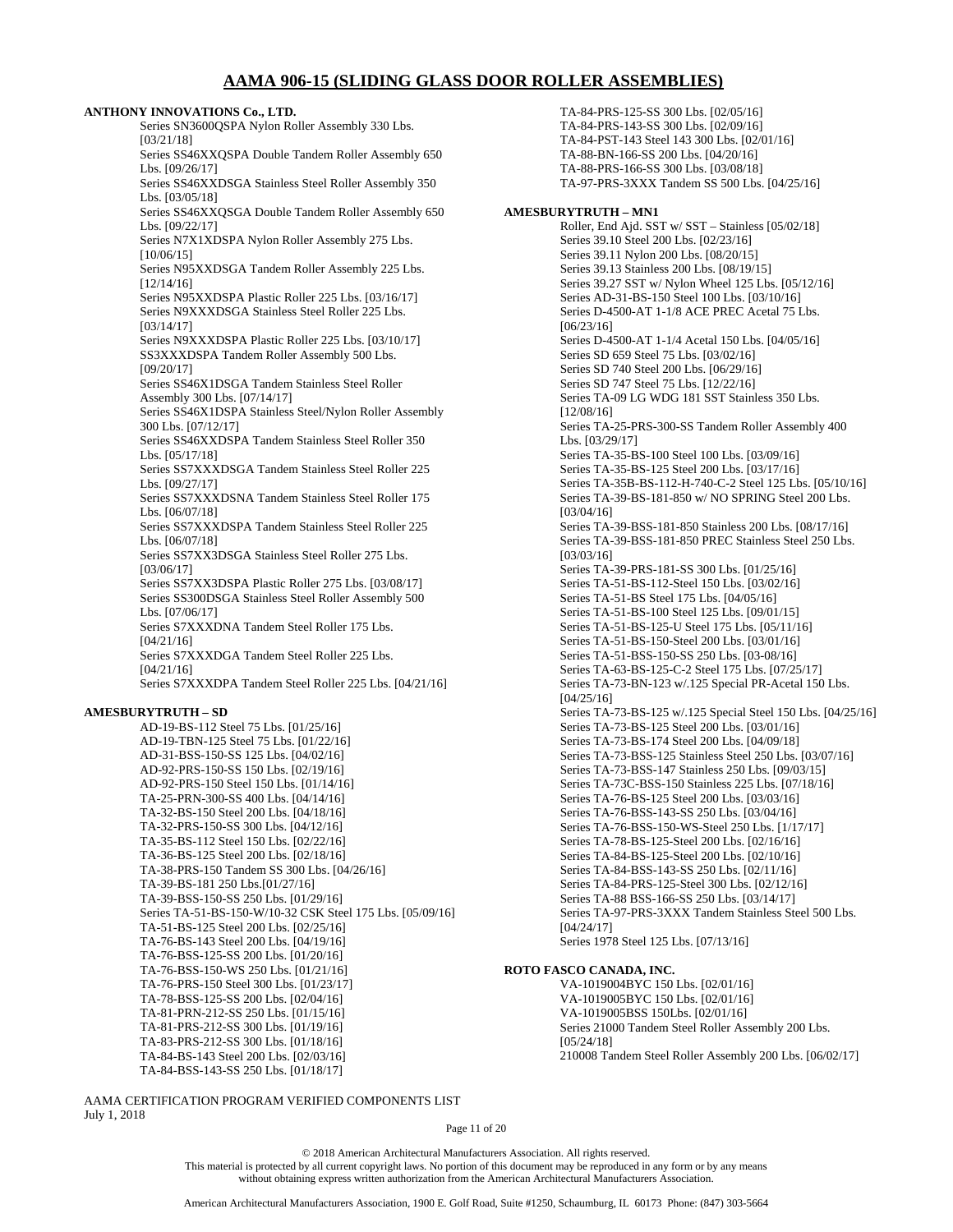### **P.H. TECH, INC.**

#9732 Roller Assembly 175 Lbs. [05/01/18]

CENTURY HARDWARE, INC.

S2020 H-1128 – 1 ¼" End Screw Patio Door Roller 150 Lbs. [11/09/15] S2030 – 1" Tandem Patio Door Rollers 100 Lbs. [01/03/17]

S2035 Sliding Door Roller Assemblies 250 Lbs. [03/23/16]

### CUSTOM HARDWARE, INC.

1976-PRS-125-63 250 Lbs. [11/06/15] 1976-PRSN-125-2-63-S 150 Lbs. [11/12/15] 1976-PRSS-125-SS 250 Lbs. [11/10/15] 1978-PRS-125-ST-63 200 Lbs. [11/03/15]

#### DELTA INDUSTRIAL SYSTEMS CORP.

Series SR-2013SS-D Tandem Roller Assembly 225 Lbs. [10/9/17] Series SR-2189S Steel Tandem Roller Assembly 75 Lbs. [10/17/17] Series SR-1189S Steel Roller Assembly 75 Lbs. [09/24/15] Series SR-2189SS Tandem Stainless Steel Roller Assembly 75 Lbs. [09/30/15] Series SR-1189SS Stainless Steel Roller Assembly 75 Lbs. [10/02/15]

ROCKWELL SECURITY, INC. 3" Sliding Glass Door Rollers 500 Lbs. [10/30/17]

VISION INDUSTRIES GROUP, INC. 600 Series Door Rollers 75 Lbs. [04/20/17]

# **AAMA 908-16a (FRICTION BASED SASH BALANCES)**

### **AMESBURYTRUTH – SD**

Series 760 [08/26/16] Series 800 [08/29/16]

AAMA CERTIFICATION PROGRAM VERIFIED COMPONENTS LIST July 1, 2018

Page 12 of 20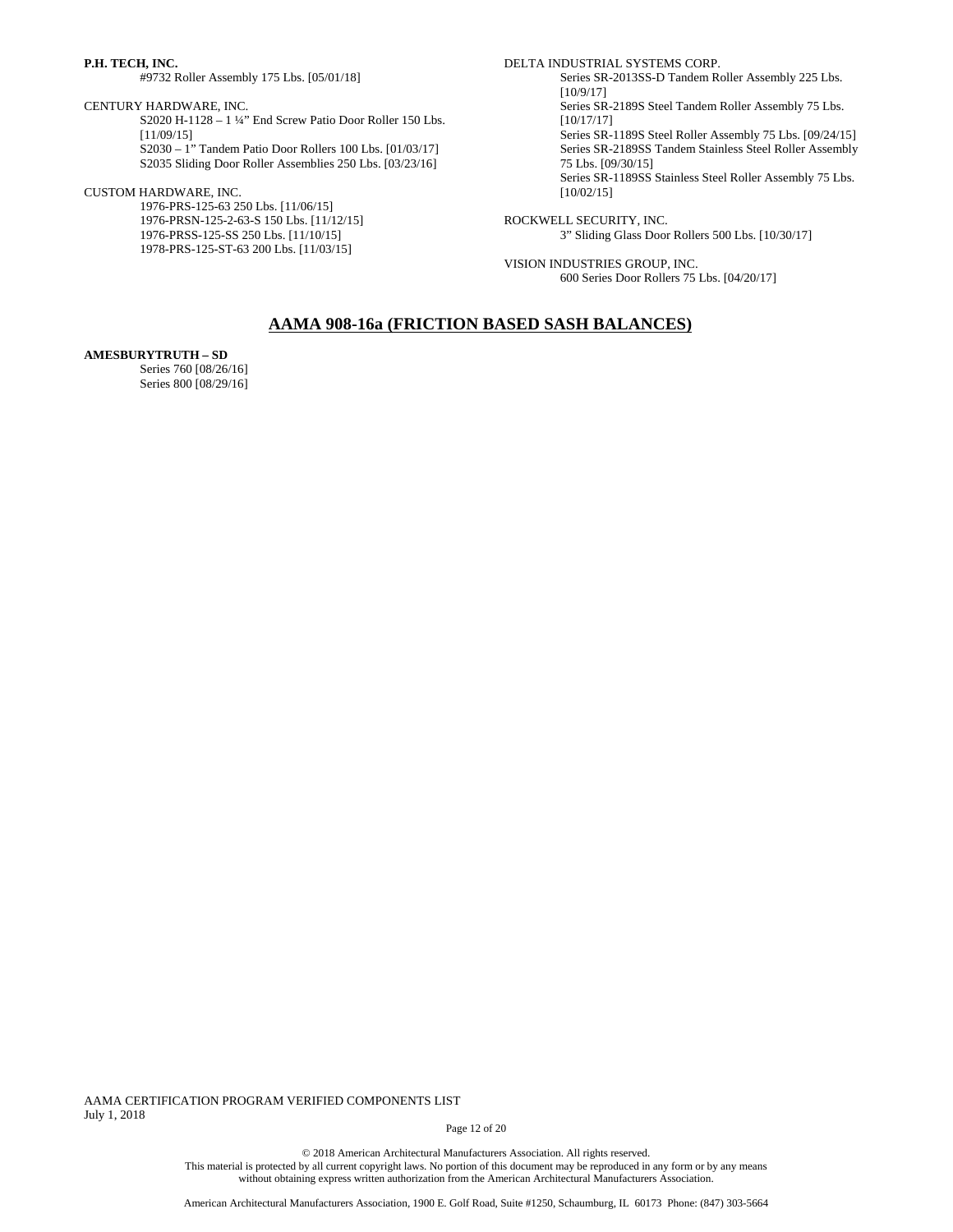# **Part Two Materials and Components Used for Installation**

# **SEALANTS**

Test reports are valid for 36 months from the test report's completion date, indicated on this report by brackets [ ].

# **AAMA 711-13 TYPE A, LEVEL 3 (SELF-ADHERING FLASHING USED FOR INSTALLATION OF EXTERIOR WALL FENESTRATION PRODUCTS)**

### **BOSTIK, INC.**

Bostik Flashing Tape [01/11/17]

### **E.I. du PONT de NEMOURS and COMPANY (DUPONT) – Location A**

DuPont™ Flashing Tape [01/22/18] DuPont™ StraightFlash™ [01/22/18] DuPont™ FlexWrap™ NF [03/30/18]

#### **NIPPON GOHSEI USA** Nichigo G-Tape 3040 Flashing Tape [03/19/18]

PREMIER BUILDING SOLUTIONS Xtra Flash [11/12/15]

#### **E.I. du PONT de NEMOURS and COMPANY (DUPONT) – Location B**

DuPont™ StraightFlash™ VF [01/22/18] DuPont™ FlexWrap™ NF [01/22/18] DuPont™ StraightFlash™ [01/22/18]

### **EDGE ADHESIVES**

Power Flashing 219 [02/12/16] Ecobutyl 222 [02/12/16] Flashing Tape #14 [06/27/17] Flashing Tape #19 [06/27/17]

# **AAMA 714-15 (LIQUID APPLIED FLASHING USED TO CREATE A WATER-RESISTIVE SEAL AROUND EXTERIOR WALL OPENINGS IN BUILDINGS**

### **BOSTIK, INC.**

Hybri-Roll MS [04/26/17]

# **AAMA 808.3-16 (EXTERIOR PERIMETER SEALING COMPOUND)**

## **BOSTIK, INC.**

915, Bronze [01/10/18] 915FS, White [01/10/18]

### **DOW SILICONES CORPORATION**

791 [04/24/17] 795 [04/24/17] 9-1350 [05/15/17] DOWSIL™ CWS [11/13/17]

### **ITW POLYMER SEALANTS NORTH AMERICA**

Acryl-R SM8500 Elastomeric Sealant [08/03/17] 2100 Silyl-Modified Adhesive Sealant [11/06/17] Permathane SM7108 Polyurethane Sealant [11/06/17]

## **MOMENTIVE PERFORMANCE MATERIALS, INC.**

SCS 2800 (Light & Dark Colors) [08/28/15] SCS 2800 (Translucent) [08/28/15] SCS 1800 (Light & Dark Colors) [08/28/15] SCS 1800 (Translucent) [08/28/15]

# **NOVAGARD SOLUTIONS**

Novaflex® APP [12/10/15] NovaBond Construction Sealant Type II [11/28/17] Novaflex® Multi-Purpose Adhesive Sealant Type II [10/24/17] Novaflex® Metal Roof Sealant Type I [10/24/17] Novaflex® Metal Roof Sealant Type II [10/24/17] Novaflex® Ultra-Low Migration Glazing Sealant [11/07/17] Novaflex® Ultra-Low Migration Glazing Sealant [11/28/17] Novaflex® High Impact Window/Door Sealant [10/24/17] NovaUltra Adhesive Sealant [10/24/17]

### **QUANEX BUILDING PRODUCTS**

Q-Glaze™ Neutral Cure Silicone [12/02/15] Q-Glaze™ Advanced Polymer [12/02/15] Quanex Q-Glaze Neutral Cure Silicones [01/26/16]

# **SOUDAL ACCUMETRIC**

Soudal NFC [03/17/16]

AAMA CERTIFICATION PROGRAM VERIFIED COMPONENTS LIST July 1, 2018

Page 13 of 20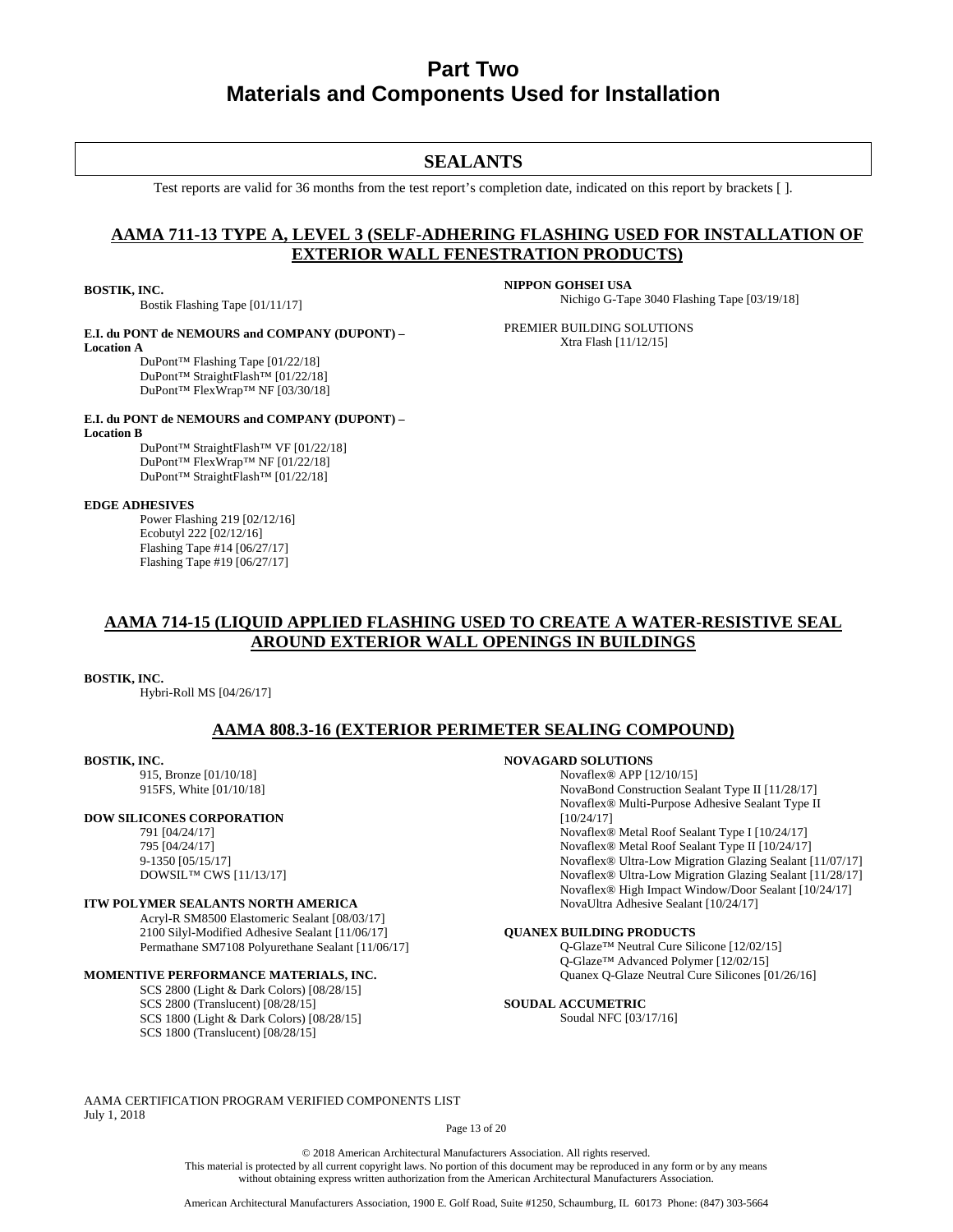**TREMCO, INC.**

Tremglaze U1600 [06/04/18] Dymonic FC [06/04/18] Vulkem 116 [06/04/18]

CSL SILICONES, INC. CSL 343 [04/05/16] CSL 335A [04/05/16]

FRANKLIN INTERNATIONAL

Titebond WeatherMaster Sealant, White [12/12/17] Titebond WeatherMaster Ultimate MP Sealant, White [12/12/17] Titebond WeatherMaster Metal Roof Sealant, White [12/12/17]

PECORA CORPORATION 896 FC [03/09/18] Series 895 NST [03/09/18] PREMIER BUILDING SOLUTIONS XtraBond 350, Beige [09/19/17] XtraBond 450, Clear [12/02/15] XtraBond 450, White [12/02/15] XtraBond 450 Fast Set, Clear [06/29/17] XtraBond 9500, White [12/02/15] XtraBond Gen X [01/06/17]

SIKA CORPORATION Sikaflex® 15LM [08/03/15] Sikaflex® 201 US [08/03/15] Sikaflex® 219LM [08/03/15] Sikaflex® 505UV [08/03/15]

SILCO, INC.

Eco-Flex [01/26/16] Sil-Flex [01/26/16] Ultra-Flex [01/26/16]

# **AAMA 812-04 (2010) (ASSESSMENT OF SINGLE COMPONENT AEROSOL EXPANDING POLYURETHANE FOAMS FOR SEALING ROUGH OPENINGS OF FENESTRATION INSTALLATIONS)**

### **DAP PRODUCTS, INC.**

DraftStop™ 812 Low Pressure Window & Door Foam  $[01/25/17]$ 

### **ICP ADHESIVES & SEALANTS**

Handi-Foam Window & Door [12/05/17 Handi-Foam Extreme Window & Door [12/05/17] Handi-Foam Window & Door West, M5928 [04/12/18] Handi-Foam Fireblock West, M5928 [04/12/18]

#### **SOUDAL ACCUMETRIC**

Boss 334 [08/08/16] Soudal Soudafoam All Season [08/08/16] Soudal Soudafoam Door & Window [08/08/16] Soudal Soudafoam Flex [08/08/16]

FRANKLIN INTERNATIONAL Titebond Extreme Window & Door [12/05/17]

PREMIER BUILDING SOLUTIONS Xtra Foam [09/22/15]

SELENA USA, INC.

TYTAN Extreme Temp PRO - Gun [08/23/15] TYTAN Professional Window & Door P-U Foam [03/03/16]

AAMA CERTIFICATION PROGRAM VERIFIED COMPONENTS LIST July 1, 2018

Page 14 of 20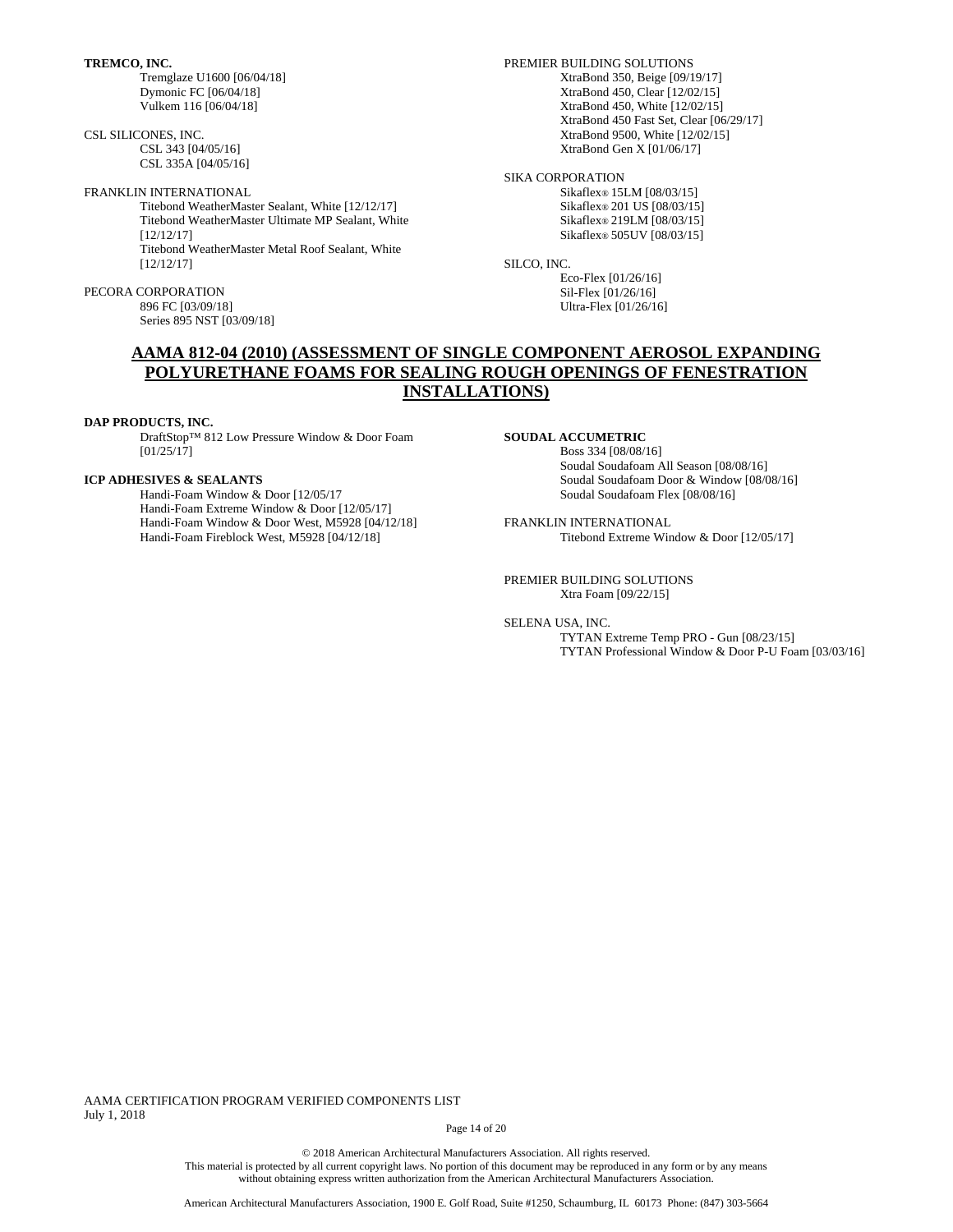# **VERIFIED COMPONENT LIST MANUFACTURERS**

**ADHESIVE APPLICATIONS 41 O'NEILL STREET EASTHAMPTON, MA 01027 PH: (413) 527-7120 FAX: (413) 527-7249 CONTACT: ROB BRALEWA EMAIL: [rbraiewa@adhesiveapps.com](mailto:rbraiewa@adhesiveapps.com)**

**ADHESIVES RESEARCH, INC. 400 SEAKS RUN ROAD GLEN ROCK, PA 17327 PH: (717) 227-3264 FAX: (717) 227-3284 CONTACT: SEVIYE GENC EMAIL: [sgenc@arglobal.com](mailto:sgenc@arglobal.com)**

**AMESBURYTRUTH – MA EXTRUDED DIVISION 57 SOUTH HUNT ROAD AMESBURY, MA 01913 PH: (978)834-3235 CONTACT: ASHRAF (ALFI) ALALFI EMAIL: [aalfi@amesburytruth.com](mailto:aalfi@amesburytruth.com)**

**AMESBURYTRUTH – MN1 TRUTH HARDWARE DIVISION 700 WEST BRIDGE STREET OWATONNA, MN 55060 PH: (507) 444-4766 CONTACT: MIKE ZIMMERMAN EMAIL: [mzimmerm@amesburytruth.com](mailto:mzimmerm@amesburytruth.com)**

**AMESBURYTRUTH –MN2 105 WASHINGTON STREET W**

**CANNON FALLS, MN 55009 PH: (507) 263-6506 FAX: (507) 263-3399 CONTACT: DAN LUCE EMAIL: dluce@amesburytruth.com**

**AMESBURYTRUTH – NC 125 AMESBURYTRUTH DRIVE STATESVILLE, NC 28625 PH: (704) 978-2890 CONTACT: GARY SLEEMAN EMAIL: [gary.sleeman@amesburytruth.com](mailto:gary.sleeman@amesburytruth.com)**

**AMESBURYTRUTH – NY SCHLEGEL SYSTEMS DIVISION 1555 JEFFERSON ROAD PO BOX 23197 ROCHESTER, NY 14692 PH: (585) 427-7200 CONTACT: MARK FOSTER EMAIL: [mfoster@amesburytruth.com](mailto:mfoster@amesburytruth.com)**

**AMESBURYTRUTH – SD BSI / DOOR HARDWARE DIVISIONS 5001 WEST DELBRIDGE STREET SIOUX FALLS, SD 57107 PH: (605) 306-4762 CONTACT: GARY NEWMAN EMAIL: [gnewman@amesburytruth.com](mailto:gnewman@amesburytruth.com)** **ANTHONY INNOVATIONS (CHANGZHOU) CO. LTD. 21 TIANSHAN ROAD XINBEI NEW DISTRICT CHANGZHOU, JIANGSU CHINA 213022 PH: +61 3 9460-1166 FAX: +61 3 9460 2191 CONACT: DAVID KING EMAIL:david.king@anthonygroup.net**

**ASHLAND HARDWARE SYSTEMS VIA MONTERREY MATAMOROS #600 PARQUE INDUSTRIAL MILLENIUM APODACA, N.L., MEXICO C.P. 66600 PH: (469) 621-9802 FAX: (469) 713-2870 CONTACT: MARKUS MULLER EMAIL: markus.muller@ashlandhardware.com**

**ASTRO SHAPES LLC 65 MAIN STREET STRUTHERS, OH 44471 PH: (330) 755-1414 FAX: (330) 755-6205 CONTACT: KRISTINA RULE EMAIL: [kristina.rule@astroshapes.com](mailto:kristina.rule@astroshapes.com)**

**BERRY GLOBAL, INC. (Previously AdChem Corporation) 1852 OLD COUNTRY ROAD RIVERHEAD, NY 11901 PH: (631-727-6000 x 319 CONTACT: JOHN CARILLO, SR. EMAIL: [johncarillo@berryglobal.com](mailto:johncarillo@berryglobal.com)**

**BOSTIK, INC. 1500 PARKER ROAD CONYERS, GA 30094 PH: (215) 990-1487 CONTACT: KURT ZINTNER EMAIL: [kurt.zintner@bostik-us.com](mailto:kurt.zintner@bostik-us.com)**

**CALDWELL MANUFACTURING CO. 2605 MANITOU RD ROCHESTER, NY 14692 PH: (585) 352-2828 FAX: (585) 352-8806 CONTACT: MATT BRADY EMAIL: [mbrady@caldwellmfgco.com](mailto:mbrady@caldwellmfgco.com)**

**CALDWELL MANUFACTURING CO. 9850 PROSPERITY LANE WILLIAMSPORT, MD 21795 PH: (585) 352-2828 FAX: (585) 352-8806 CONTACT: MATT BRADY EMAIL: [mbrady@caldwellmfgco.com](mailto:mbrady@caldwellmfgco.com)**

**CALDWELL MANUFACTURING CO. CALLE CANDELARIA #420, ESQUINA CON CALLE PINO SECO, FRACCIONAMIENTO TERRAZAS DEL VALLE CIUDAD JUAREZ, CHIHUAHUA 32648 MEXICO PH: (585) 352-2828 FAX: (585) 352-8806 CONTACT: MATT BRADY EMAIL: [mbrady@caldwellmfgco.com](mailto:mbrady@caldwellmfgco.com)**

**COLORCOAT, INC. 125 EAST STEELS CORNERS RD CUYAHOGA FALLS, OH 44224 PH: (916) 371-4000 FAX: (916) 371-4333 CONTACT: WILLIAM NOWAK EMAIL: [bill@colorcoatinc.com](mailto:bill@colorcoatinc.com)** 

**COLORCOAT, INC. 21447 SW 108TH AVE TUALATIN, OR 97062 PH: (916) 371-4000 FAX: (916) 371-4333 CONTACT: WILLIAM NOWAK EMAIL: [bill@colorcoatinc.com](mailto:bill@colorcoatinc.com)**

**COLORCOAT, INC. 4100 BERKELEY AVE. KINSTON, NC 28504 PH: (916) 371-4000 FAX: (916) 371-4333 CONTACT: WILLIAM NOWAK EMAIL: [bill@colorcoatinc.com](mailto:bill@colorcoatinc.com)**

**COLOROCOAT, INC. 294 NORTH INDUSTRIAL PARK ROAD MILTON, PA 17847 PH: (916) 371-4000 FAX: (916) 371-4333 CONTACT: WILLIAM NOWAK EMAIL:** [bill@colorcoatinc.com](mailto:bill@colorcoatinc.com)

**DAP PRODUCTS, INC. VLETSKADE 1032 V421 WC ARKEL, NETHERLANDS PH: (440) 520-6522 CONTACT: BILL LONGO EMAIL: [wlongo@dap.com](mailto:wlongo@dap.com)**

**DOW SILICONES CORPORATION 2200 WEST SALZBURG ROAD AUBURN, MI 48611 PH: (989) 496-4000 CONTACT: KELLY ALLORE EMAIL: [k.allore@dowcorning.com](mailto:k.allore@dowcorning.com)**

**E.I. du PONT de NEMOURS and COMPANY (DUPONT) – Location A 974 CENTRE ROAD CRP 735/4TH FLOOR WILMINGTON, DE 19805 PH: 1-800-44TYVEK EMAIL: [corporate.inside](mailto:corporate.inside-sales@dupont.com)[sales@dupont.com](mailto:corporate.inside-sales@dupont.com)**

**E.I. du PONT de NEMOURS and COMPANY (DUPONT) – Location B 974 CENTRE ROAD CRP 735/4TH FLOOR WILMINGTON, DE 19805 PH: 1-800-44TYVEK EMAIL: [corporate.inside](mailto:corporate.inside-sales@dupont.com)[sales@dupont.com](mailto:corporate.inside-sales@dupont.com)**

**EDGE ADHESIVES 3200 COUNTRY ROAD 6 EAST ELKHART, IN 46514 PH: (678) 296-2543 FAX: (817) 928-1671 CONTACT: DARREN OURTH EMAIL: [dourth@edgeadhesives.com](mailto:dourth@edgeadhesives.com)**

AAMA CERTIFICATION PROGRAM VERIFIED COMPONENTS LIST July 1, 2018

Page 15 of 20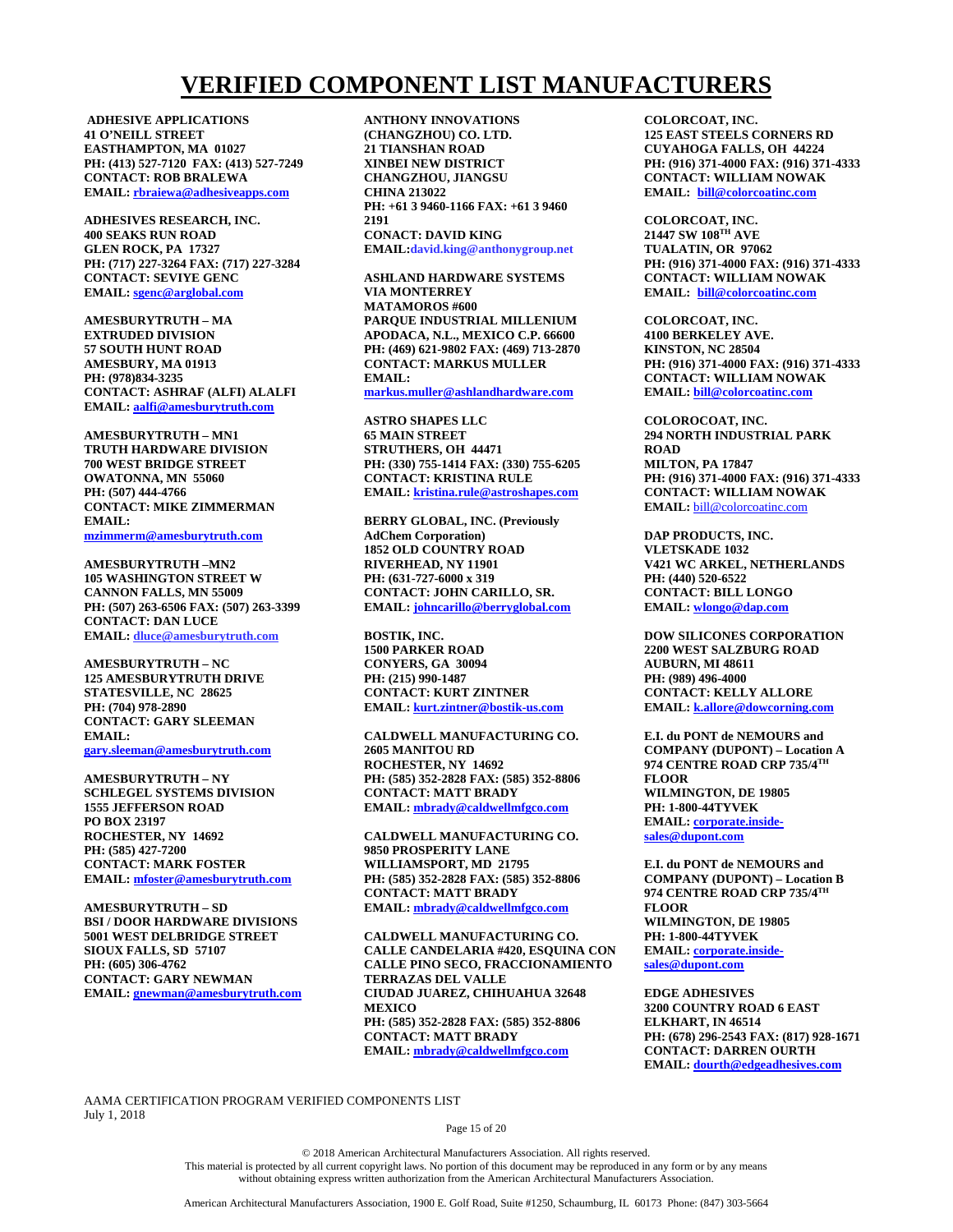**FLEXCON INDUSTRIAL LLC 6110 RITTIMAN RD SAN ANTONIO, TX 78218 PH: (219) 798-1910 FAX: (210) 798-1939 CONTACT: SAMUEL GONZALEZ EMAIL: [sgonzalez@flexconindustrial.com](mailto:sgonzalez@flexconindustrial.com)**

**GASKA TAPE INC. 1810 W. LUSHER AVE. ELKHART, IN 46517 PH: (574) 970-0227 FAX: (574) 522-7618 CONTACT: CHRIS HABEGGER EMAIL: [chabegger@gaska.com](mailto:chabegger@gaska.com)**

**H.B. FULLER COMPANY 1200 WILLOW LAKE BLVD. P.O. BOX 64683 (55164) SAINT PAUL, MN 55110 PH: (651) 236-5900 FAX: (651) 236-5055 CONTACT: BRIAN WHITE EMAIL: brian.white@hbfuller.com**

**HAINING LIJIALONG PILE WEATHER STRIP CO., LTD. NO 22 HONGQI ROAD WARP KNITTING SCIENCE & TECHNOLOGY IND. ZONE HAINING, ZHEIJIANG CHINA PH: (909) 923-8618 CONTACT: REY NEA EMAIL: [reynea@atnwindows.com](mailto:reynea@atnwindows.com)**

**HENKEL CORPORATION(formerly Nat'l Adhesives) 10 FINDERNE AVENUE BRIDGEWATER, NJ 08807 PH: (908) 685-6537 FAX: (908) 685-5306 CONTACT: KEVIN SHAW EMAIL: [kevin.shaw@us.henkel.com](mailto:kevin.shaw@us.henkel.com)**

**HYDRO PORTLAND 7933 NE 21ST STREET PORTLAND, OR 97211 PH: (503) 802-3127 CONTACT: RICK WALKER EMAIL: [pdx.aama.dl@sapagroup.com](mailto:pdx.aama.dl@sapagroup.com)**

**HYDRO EXTRUSIONS NORTH AMERICA, GAINESVILLE 2905 OLD OAKWOOD ROAD GAINESVILLE, GA 30504 PH: (770) 503-0389 CONTACT: BOBBY GARRETT EMAIL: [bobby.garrett@hydro.com](mailto:bobby.garrett@hydro.com)**

**HYDRO EXTRUSION CANADA, INC. – (CANADA 1) 325 AVRO AVENUE POINTE-CLAIRE, QC, CANADA H9R 5W3 PH: (514) 697-5120 CONTACT: SERGE GENDION EMAIL: [serge.gendion@hydro.com](mailto:serge.gendion@hydro.com)**

**HYDRO EXTRUSION CANADA, INC. MISSISSAUGA – (CANADA 2) 5675 KENNEDY ROAD MISSISSUGA, ON, CANADA L4Z 2H9 PH: (416) 938-3336 CONTACT: FERUCIO CELIA EMAIL: [ferucio.celina@sapagroup.com](mailto:ferucio.celina@sapagroup.com)**

**HYDRO EXTRUSIONS NORTH AMERICA, DELHI 142 SAPA DRIVE DELHI, LA 71232 PH: (318) 878-6037 FAX: (318) 878-8109 CONTACT: MICHEAL K. COPES EMAIL: [mike.copes@hydro.com](mailto:mike.copes@hydro.com)**

**HYDRO EXTRUSIONS NORTH AMERICA, YANKTON 2500 ALUMAX RD. YANKTON, SD 57078 PH: (605) 665-6063 CONTACT: FERUCIO CELIA EMAIL: [ferucio.celia@sapagroup.com](mailto:ferucio.celia@sapagroup.com)**

**ICP ADHESIVES & SEALANTS 2775 BARBER ROAD NORTON, OH 44203 PH: (330) 753-4525 FAX: (330) 753-5199 CONTACT: SANDRA GUMP EMAIL: [sgump@icpadhesives.com](mailto:sgump@icpadhesives.com)**

**INLINE FIBERGLASS 30 CONSTELLATION COURT ETOBICOKE, ON, CANADA M9W 1K1 PH: (416) 679-1171 FAX: (416) 679-1150 CONTACT: ANTHONY BARTOLINI EMAIL: [abartolini@inlinefiberglass.com](mailto:abartolini@inlinefiberglass.com)**

**INTERLOCK USA, INC. 1105 SOUTH ROCK BLVD. STE 120- 123 RENO, NV 89502 PH: (775) 852-8808 FAX: (775) 852-8867 CONTACT: PETER MINTER EMAIL: [peter.minter@interlockna.com](mailto:peter.minter@interlockna.com)**

**ITW POLYMER SEALANTS NORTH AMERICA 111 N. NURSERY RD IRVING, TX 75015 PH: (781) 681-0450 FAX: (781) 982-9868 CONTACT: MARTHA MITTELSTAEDT EMAIL: martham@itwsealants.com**

**JELD-WEN, INC. 2044 DESCHUTES DRIVE STAYTON, OR 97383 PH: (541) 882-3451x2921 CONTACT: JOSHUA GOOSSEN EMAIL: [jgoossen@jeld-wen.com](mailto:jgoossen@jeld-wen.com)**

**JELD-WEN, INC. 2760 PROGRESS ST SUITE B VISTA, CA 92083 PH: (541) 882-3451x2921 CONTACT: JOSHUA GOOSSEEN EMAIL: [jgoossen@jeldwen.com](mailto:jgoossen@jeldwen.com)**

**JELD-WEN, INC. 1311 N. 6TH AVE. YAKIMA, WA 98902 PH; (503) 932-7947 CONTACT: JOSHUA GOOSSEN EMAIL: [jgoosseen@jeldwen.com](mailto:jgoosseen@jeldwen.com)**

**JELD-WEN, INC. 700 W MAIN STREET RINGTOWN, PA 17967 PH: (570) 850-2650 FAX: (570) 889-8016 CONTACT: JOSHUA GOOSSEN EMAIL: [jgoosseen@jeldwen.com](mailto:jgoosseen@jeldwen.com)**

**JOHN EVANS' SONS, INC. 1 SPRING AVENUE LANSDALE, PA 19446 PH: (215) 368-7700 FAX: (215) 368-9019 CONTACT: FRED KERSHAW EMAIL: [fdk@springcompany.com](mailto:fdk@springcompany.com)**

**KEYMARK CORPORATION 2540 KNIGHTS STATION RD. LAKELAND, FL 33810 PH: (863) 608-0525 CONTACT: LEO SLECTON EMAIL: [lslecton@keymarkcorp.com](mailto:lslecton@keymarkcorp.com)**

**KEYMARK CORPORATION 1188 CAYADUTTA STREET FONDA, NY 12068 PH: (518) 853-3421 FAX: (518) 853-3130 CONTACT: MIKE DRINDAK EMAIL: [mdrindak@keymarkcorp.com](mailto:mdrindak@keymarkcorp.com)**

**LAUREN MANUFACTURING, LLC 2228 REISER AVE SE NEW PHILADELPHIA, OH 44663 PH: (330) 308-7223 FAX: (330)339-1515 CONTACT: MARTHA CAMLIN EMAIL: [martha.camlin@lauren.com](mailto:martha.camlin@lauren.com)**

**LINETEC 7500 STEWART AVENUE WAUSAU, WI 54401 PH: (715) 846-3822 FAX: (800) 236-2589 CONTACT: CARA BAHLOW EMAIL: [cara.bahlow@linetec.com](mailto:cara.bahlow@linetec.com)**

**MIKRON EAST 100 MIKRON WAY RICHMOND, KY 40475 PH: (859) 624-6395 CONTACT: ANGELA ROBINSON EMAIL: [Angela.Robinson@quanex.com](mailto:Angela.Robinson@quanex.com)**

**MILGARD MANUFACTURING, INC. (WA1) 1001 54TH AVE. E TACOMA, WA 98424 PH: (253) 896-3386 FAX: (253) 926-0848 CONTACT: STEPHANIE FRANKEL EMAIL: [stephaniefrankel@milgard.com](mailto:stephaniefrankel@milgard.com)**

**MILGARD MANUFACTURING, INC. (WA2) 2935 SW 70th AVENUE EAST TACOMA, WA 98242 PH: (253) 896-8067 FAX: (253) 926-0848 CONTACT: MIKE BARTON EMAIL: [mikebarton@milgard.com](mailto:mikebarton@milgard.com)**

AAMA CERTIFICATION PROGRAM VERIFIED COMPONENTS LIST July 1, 2018

Page 16 of 20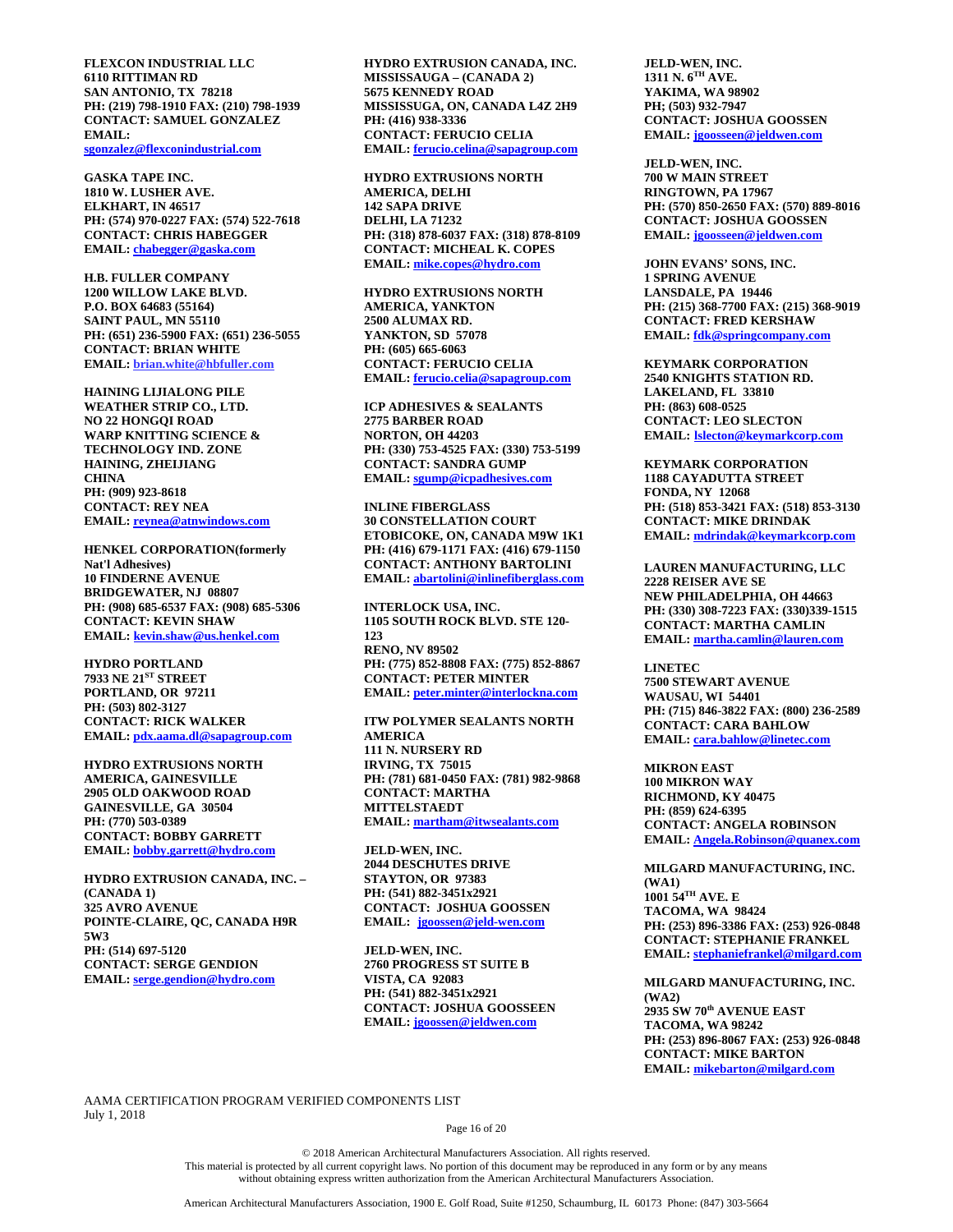**MILGARD MANUFACTURING, INC. (CA1) 6050 88TH STREET SACRAMENTO, CA 95628 PH: (253) 896-8067 FAX: (253) 926-0848 CONTACT: STEPHANIE FRANKEL EMAIL: [stephaniefrankel@milgard.com](mailto:stephaniefrankel@milgard.com)**

**MILGARD MANUFACTURING, INC. (CA2) 26879 DIAZ ROAD TEMECULA, CA 92590 PH: (253) 896-3386 FAX: (253) 926-0848 CONTACT: STEPHANIE FRANKEL EMAIL: [stephaniefrankel@milgard.com](mailto:stephaniefrankel@milgard.com)**

**MILGARD MANUFACTURING, INC. 20789 SW 115TH AVE. TUALATIN, OR 97064 PH: (253) 896-3386 FAX: (253) 926-0848 CONTACT: STEPHANIE FRANKEL EMAIL: [stephaniefrankel@milgard.com](mailto:stephaniefrankel@milgard.com)**

**MILGARD MANUFACTURING, INC. (CA3) 355 EASY STREET SIMI VALLEY, CALIFORNIA 93065 PH: (253) 896-3386 FAX: (253) 926-0848 CONTACT: STEPHANIE FRANKEL EMAIL: [stephaniefrankel@milgard.com](mailto:stephaniefrankel@milgard.com)**

**MILGARD MANUFACTURING, INC. 705 E. WILDLIFE PARKWAY SUITE #105 GRAND PRAIRIE, TX 75050 PH: (253) 896-3386 (253) 926-0848 CONTACT: STEPHANIE FRANKEL EMAIL: [stephaniefrankel@milgard.com](mailto:stephaniefrankel@milgard.com)**

**MOMENTIVE PERFORMANCE MATERIALS, INC. 260 HUDSON RIVER ROAD WATERFORD, NY 12188 PH: (518) 237-3330 FAX: (518) 233-3931 CONTACT: KEVIN DUNN EMAIL: [kevin.dunn@momentive.com](mailto:kevin.dunn@momentive.com)**

**NIPPON GOHSEI USA 2000 KUTSUKAKE KUROBE-SHI, TOYAMA, JAPAN 9380013 PH: (847-255-1211 ex. 135 FAX: (847) 255-4343 CONTACT: YUTA KAWAZOE EMAIL: [kawazoe.yuuta@ma.nichigo.co.jp](mailto:kawazoe.yuuta@ma.nichigo.co.jp)**

**NOVAGARD SOLUTIONS 5109 HAMILTON AVE. CLEVELAND, OH 44114 PH: (216) 409-2412 CONTACT: THOMAS R. MAIER EMAIL:** [tmaier@novagard.net](mailto:tmaier@novagard.net)

**NUCOAT NORTH AMERICA, LLC 7775 WALTON PARKWAY, SUITE 111 NEW ALBANY, OH 43054 PH: (614) 7450-4002 FAX: (614) 750-4003 CONTACT: SHELLEY LEE EMAIL: [slee@nucoat.com](mailto:slee@nucoat.com)**

**PARADIGM WINDOWS 400 RIVERSIDE INDUSTRIAL PARKWAY PORTLAND, ME 04103 PH: (207) 878-9701 FAX: (207) 797-6156 CONTACT: COLLEEN SWANGER EMAIL: [colleen.swanger@paradigmwindows.com](mailto:colleen.swanger@paradigmwindows.com)**

**PEERLESS PRODUCTS, INC. 2403 SOUTH MAIN STREET FORT SCOTT, KS 66701 PH: (620) 215-2492 FAX: (620) 224-3107 CONTACT: JORDAN VANSICKLE EMAIL: [jvansickle@peerlessproducts.com](mailto:jvansickle@peerlessproducts.com)**

**P.H. TECH, INC. 8650 BOUL. GUILLAUME-COUTURE LEVIS, QC G6V 9G9 CANADA PH: (418) 833-3231 FAX: (418) 833-6847 CONTACT: J.F. CHAINEY EMAIL: [jfchainey@phtech.ca](mailto:jfchainey@phtech.ca)**

**QUANEX BUILDING PRODUCTS 800 COCHRAN AVENUE CAMBRIDGE, OH 43725 PH: (440) 497-7064 CONTACT: DOUGLAS HAUCK EMAIL: [douglas.hauck@quanex.com](mailto:douglas.hauck@quanex.com)**

**ROTO FASCO CANADA, INC. 6625 ORDAN DRIVE UNIT #1 MISSISSAUGA, ONT L5T 1X2 CANADA PH: (905)670-8559 FAX: (905) 670-8560 CONTACT: DANA FARGNOLI EMAIL: dana.fargnoli@roto-frank.com**

**ROTO FRANK OF AMERICA 14 INSPIRATION LANE RESEARCH PARK CHESTER, CT 06412 PH: (860) 526-4996 x728 CONTACT: DANA FARGNOLI EMAIL: dana.fargnoli@roto-frank.com**

**ROYAL ADHESIVES & SEALANTS, INC.**

**4401 PAGE AVENUE, P.O. BOX 457 MICHIGAN CENTER, MI 49254 PH: (517) 841-7211 FAX: (517) 764-6697 CONTACT: SANDRA BIVINS EMAIL:** [sandra.bivins@rascp.com](mailto:sandra.bivins@rascp.com)

**YALE DWS UNITS A-F, KINGSMEAD INDUSTRIAL ESTATE PRINCESS ELIZABETH WAY CHELTENHAM, GLOUCESTERSHIRE GL51 7RE UNITED KINGDOM PH: +44(0)1242-221200 FAX: +44(0)1242-520828 CONTACT: GARY DENLEY EMAIL: [gary\\_denley@securistyle.co.uk](mailto:gary_denley@securistyle.co.uk)**

**SIMONTON WINDOWS 2019 EAST MONTE VISTA AVE. VACAVILLE, CA 95688 PH: (304) 420-9352 FAX: (800) 746-6698 CONTACT: TINA SEESE EMAIL: [tina.seese@plygem.com](mailto:tina.seese@plygem.com)**

**STERN & COMPANY 17830 ENGLEWOOD DR. UNIT #2 CLEVELAND, OH 44130 PH: (440) 239-4200 FAX: (440) 239-4202 CONTACT: MIKE MONAGHAN EMAIL: [mikemonaghan@sterngroup.com](mailto:mikemonaghan@sterngroup.com)**

**SOUDAL ACCUMETRIC 350 RING ROAD ELIZABETHTOWN, KY 42701 PH: (270) 737-8005 FAX: (270) 765-2412 CONTACT: BRIAN JOHNSTON EMAIL: [bjohnston@accumetricinc.com](mailto:bjohnston@accumetricinc.com)**

**TECTON PRODUCTS, LLC 4401 15TH AVE. NW FARGO, ND 58108 PH: (701) 277-5442 FAX: (701) 277-0219 CONTACT: ROB PLAGEMANN EMAIL: [rplagemann@tectonproducts.com](mailto:rplagemann@tectonproducts.com)**

**TECTON PRODUCTS, LLC 5415 CORPORATE CIRCLE SALEM, VA 24153 PH: (701) 277-0209 FAX: (701) 277-0219 CONTACT: ROB PLAGEMANN EMAIL: [rplagemann@tectonproducts.com](mailto:rplagemann@tectonproducts.com)**

**TREMCO, INC. - CANADA 215 WICKSTEED AVENUE TORONTO, ON M4H 1G7 CANADA PH: (216) 292-5135 FAX: (216) 766-5535 CONTACT: STEWART SNELL EMAIL: [ssnell@tremcoinc.com](mailto:ssnell@tremcoinc.com)**

**TREMCO, INC. – OHIO 3735 GREEN ROAD BEACHWOOD, OH 44122-5730 PH: (419) 207-2020 FAX: (216) 766-5535 CONTACT BRIAN M. GAGNE EMAIL:** [bgagne@tremcoinc.com](mailto:bgagne@tremcoinc.com)

**TROJAN POWDER COATING CO. 1300 HARDIN AVE. SARASOTA, FL 34243 PH: (941) 351-0500 FAX: (941) 355-8283 CONTACT: KEITH REIN EMAIL: [keith@trojanpowder.com](mailto:keith@trojanpowder.com)**

**TRUSEAL TECHNOLOGIES 23150 COMMERCE PARK BEECHWOOD, OH 44122 PH: (216) 910-1540 FAX: (216) 910-1506 CONTACT: ED LAO EMAIL: [edward.lao@quanex.com](mailto:edward.lao@quanex.com)**

AAMA CERTIFICATION PROGRAM VERIFIED COMPONENTS LIST July 1, 2018

Page 17 of 20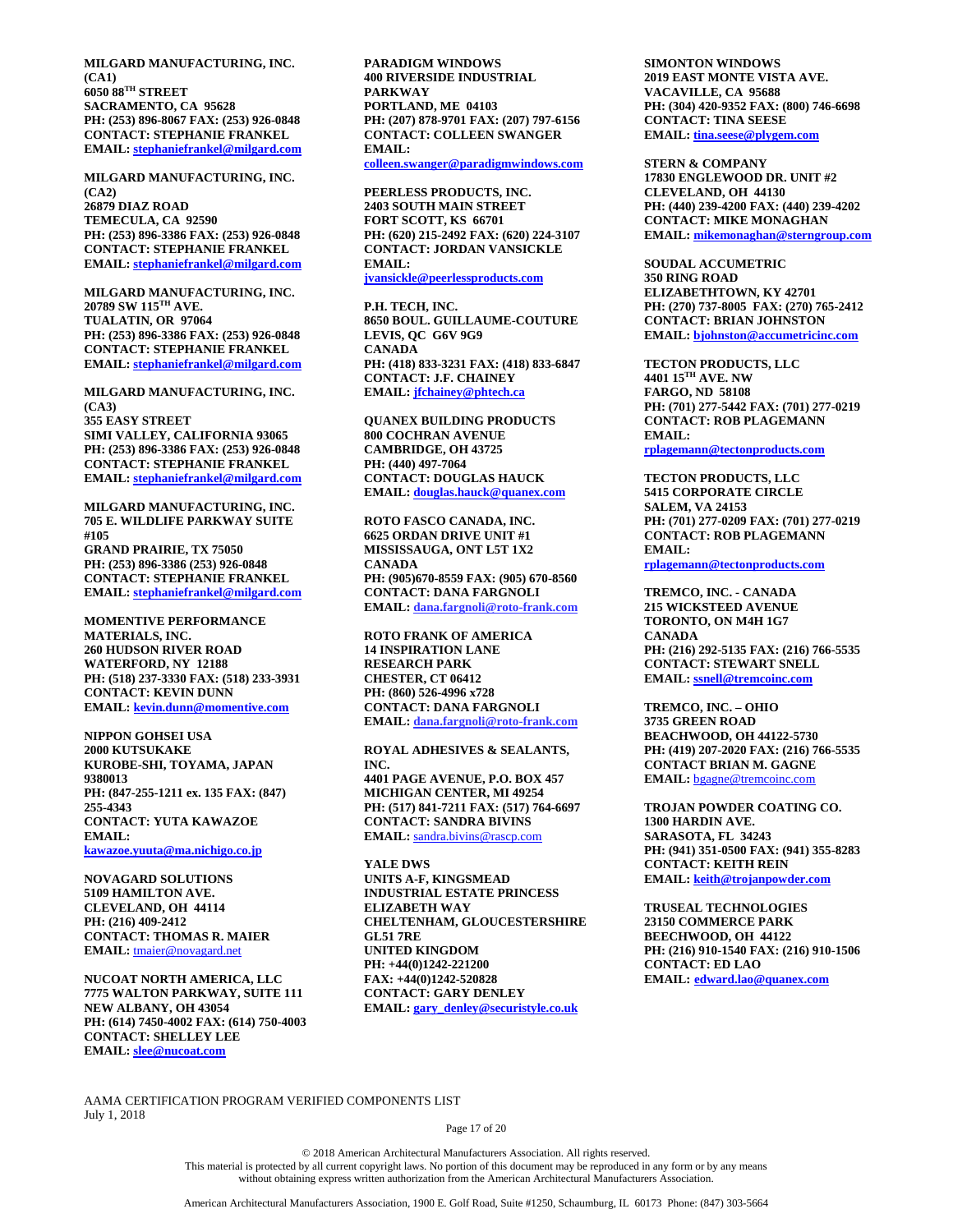**ULTRAFAB, INC. 1050 HOOK ROAD FARMINGTON, NY 14425 PH: (585) 924-2186 FAX: (585) 924-7680 CONTACT: MARK SENNETT EMAIL: [msennett@UltraFab.com](mailto:msennett@UltraFab.com)**

**YKK AP AMERICA (GA1) 332 FIRETOWER ROAD DUBLIN, GA 31021 PH: (478) 277-1955 FAX: (478) 277-1950 CONTACT: SHANE TANNER EMAIL: [shanetanner@ykk-api.com](mailto:shanetanner@ykk-api.com)**

**YKK AP AMERICA (GA2) 1229 HIGHWAY 441 BY-PASS DUBLIN, GA 31021 PH: (478) 278-6851 CONTACT: KEN ALLEN EMAIL: [kenallen@ykk-api.com](mailto:kenallen@ykk-api.com)**

3M VENTURE COMPANY 3M CENTER 230-2S-29 ST. PAUL, MN 55075 PH: (651) 736-5716 FAX: (651) 737-1920 CONTACT: GREG PETERKA EMAIL[: ggpeterka5@mmm.com](mailto:ggpeterka5@mmm.com)

ACU PLASMOLD, INC. XINSHA INDUSTRIAL ZONE, MUZHOU TOWN, XINHUI DISTRICT JIAGMEN, GUANGDONG, CHINA 529050 PH: (626) 788-7657 CONTACT: JOHN H. QUACH EMAIL[: acuhardwareusa@gmail.com](mailto:acuhardwareusa@gmail.com)

ACME WINDOW & DOOR HARDWARE, LLC 777 SCHWAB ROAD UNIT J HATFIELD, PA 19440 PH: (267) 649-7799 FAX: (267) 649-7826 CONTACT: FRANKIE NGUYEN EMAIL[: frankiebci@yahoo.com](mailto:frankiebci@yahoo.com)

ALTAISEER ALUMINIUM COMPANY 2ND INDUSTRIAL AREA, STREET 245 P.O. BOX 6416, RIYADH 11442 KINGDOM of SAUDI ARABIA PH: +966 11 2655550 FAX: +966 11 2651648 CONTACT: JAGADEESH G.B. EMAIL[: imtiyaz@altaiseer.com](mailto:imtiyaz@altaiseer.com)

ANHUI HONGYU ALUMINUM CO., LTD. NO. 122, CENTRAL ROAD, NINGGUO ECONOMIC & TECHNOLOGICAL DEVELOPMENT ZONE XUANCHENG CITY, ANHUI PROVINCE, CHINA 242300 PH: 86-180-1700-6337 CONTACT: DORIS DONG EMAIL[: doris\\_d@126.com](mailto:doris_d@126.com)

ANLIN INDUSTRIES 1665 TOLLHOUSE RD. CLOVIS, CA 93611 PH: (800) 287-7996 CONTACT: ERIC HYMER EMAIL[: ehymer@anlin.com](mailto:ehymer@anlin.com)

AAMA CERTIFICATION PROGRAM VERIFIED COMPONENTS LIST July 1, 2018

APEX ALUMINUM EXTRUSIONS, LTD. 9767 – 201 Street LANGLEY, BC, CANADA V1M 3E7 PH: (604) 882-3542 FAX: (604) 882-3517 CONTACT: JAYESH KURUP EMAIL[: jkurup@apexextrusions.ca](mailto:jkurup@apexextrusions.ca)

AV COATINGS, LTD. 326 WILDCAT ROAD TORONTO, ON, CANADA M3J 2N5 PH: (416) 674-7746 FAX: (416) 674-1579 CONTACT: OKSANA ALIYEV EMAIL[: orders@clickcoatings.com](mailto:orders@clickcoatings.com)

BONNELL ALUMINUM HIGHWAY 53 CARTHAGE, TN 37030 PH: (615) 683-2934 FAX: (615) 683-6420 CONTACT: AARON COLE EMAIL[: arcole@bonlalum.com](mailto:arcole@bonlalum.com)

CASCADE AQUA-TECH, LTD. 100-3215 NORLAND AVE BURNABY, BC, V5B 3A9 CANADA PH: (604) 291-6101 FAX: (604) 291-7202 CONTACT: DAVE METZLER EMAIL[: dmetzler@cascadeaqua.com](mailto:dmetzler@cascadeaqua.com)

CENTRAL PLASTICS, INC. 811 WEST FIRST STREET McPHERSON, KS 67460 PH: (620) 241-5800 FAX: (620) 241-5799 CONTACT: ERIC HOUGHTON EMAIL[: ehoughton@cpi-ks.com](mailto:ehoughton@cpi-ks.com)

CENTURY HARDWARE, INC. 5700 3RD AVE SOUTH SEATTLE, WA 98108 PH: (206) 767-7801 FAX: (206) 767-7802 CONTACT: TOM CAMPBELL EMAIL[: tomc@centuryhdw.com](mailto:tomc@centuryhdw.com)

CLOVERDALE PAINT, INC. 50 PANET ROAD WINNIPEG, MB, CANADA R2J 0R9 PH: (204) 235-2382 FAX: (204) 233-5051 CONTACT: ROBERT TINSLEY EMAIL[: btinsley@cloverdalepaint.com](mailto:btinsley@cloverdalepaint.com)

CRYSTAL FINISHING SYSTEMS, INC. 4704 BAYBERRY STREET SCHOFIELD, WI 54476 PH: (715) 846-2248 FAX: (715) 355-8812 CONTACT: MICHAEL H. SCHROEDEL EMAIL: [mike.chroedel@crystalfinishing.com](mailto:mike.chroedel@crystalfinishing.com)

CSL SILICONES, INC. 144 WOODLAWN ROAD WEST GUELPH, ON, CANADA N1H 1B5 PH: (519) 826-9044 FAX: (519) 836-9069 CONTACT: BAZ MISTRY EMAIL[: bmistry@cslsilicones.com](mailto:bmistry@cslsilicones.com)

CUSTOM HARDWARE, INC. 82 INDUSTRIAL WAY BUELLTON, CA 93427 PH: (805) 693-5150 FAX: (805) 693-5105 CONTACT: THOMAS HAUBER EMAIL[: tom@customhardware.biz](mailto:tom@customhardware.biz)

DELTA BALANCE SYSTEMS 4086 BOUL INDUSTRIEL LAVAL, QUEBEC, CANADA H7L 6V3 PH: (450) 624-1771 FAX: (450) 624-0815 CONTACT: NEEMAN MALEK EMAIL[: neeman@delta-balance.com](mailto:neeman@delta-balance.com)

DELTA INDUSTRIAL SYSTEMS CORP. 1275 SAWGRASS CORPORATE PARKWAY SUNRISE, FL 33323 PH: (954) 851-9991 FAX: (954) 845-0200 CONTACT: GEOFFREY DEPASS EMAIL[: geoffdepass@deltaregent.com](mailto:geoffdepass@deltaregent.com)

DIGGER SPECIALTIES, INC. 3639 DESTINY DRIVE BREMEN, IN 46506 PH: (574) 546-2811 FAX: (574) 546-2467 CONTACT: JESSE HEINES EMAIL[: jheines@diggerspecialties.com](mailto:jheines@diggerspecialties.com)

ECHOTAPE USA 2555 DOLLARD BUILDING 3, DOOR 62/63 LASALLE, QC H8N 3A9 CANADA PH: (514) 489-8689 FAX: (514) 489-9707 CONTACT: MITCHEL PORT EMAIL[: mitchelp@echotape.com](mailto:mitchelp@echotape.com)

EXTRUSIONES METALICAS (PLANTA GUANAJUATO) MONTES URALES 9, PARQUE INDUSTRIAL OPCION SAN JOSE ITURBIDE, GUANAJUATO, MEXICO, CP 37980 PH: (554) 190-6446 CONTACT: GABRIEL MARCO EMAIL[: gmarco@extmet.com](mailto:gmarco@extmet.com)

FENSEAL, LLC 4445 FAIRVIEW STREET BULINGTON, ON, CANADA L7L 2A4 PH: (843) 747-2577 FAX: (843) 747-5077 CONTACT: RON BALOG EMAIL[: rbalog@novagroupsales.com](mailto:rbalog@novagroupsales.com)

FRANKLIN INTERNATIONAL 2020 BRUCK STREET COLUMBUS, OHIO 43207 PH: (614) 445-1373 CONTACT: BEE MILLER EMAIL: [beemiller@franklininternational.com](mailto:beemiller@franklininternational.com)

GUANGDONG LUOXIANG ALUMINUM CO. NO. 30 JINBEN PORT ROAD SANSHUI TWON FOSHAN CITY GUANGDONG PROVINCE **CHINA** PH: (905) 643-9333 CONTACT: GREG COULTER EMAIL[: gregc@norstarwindows.com](mailto:gregc@norstarwindows.com)

Page 18 of 20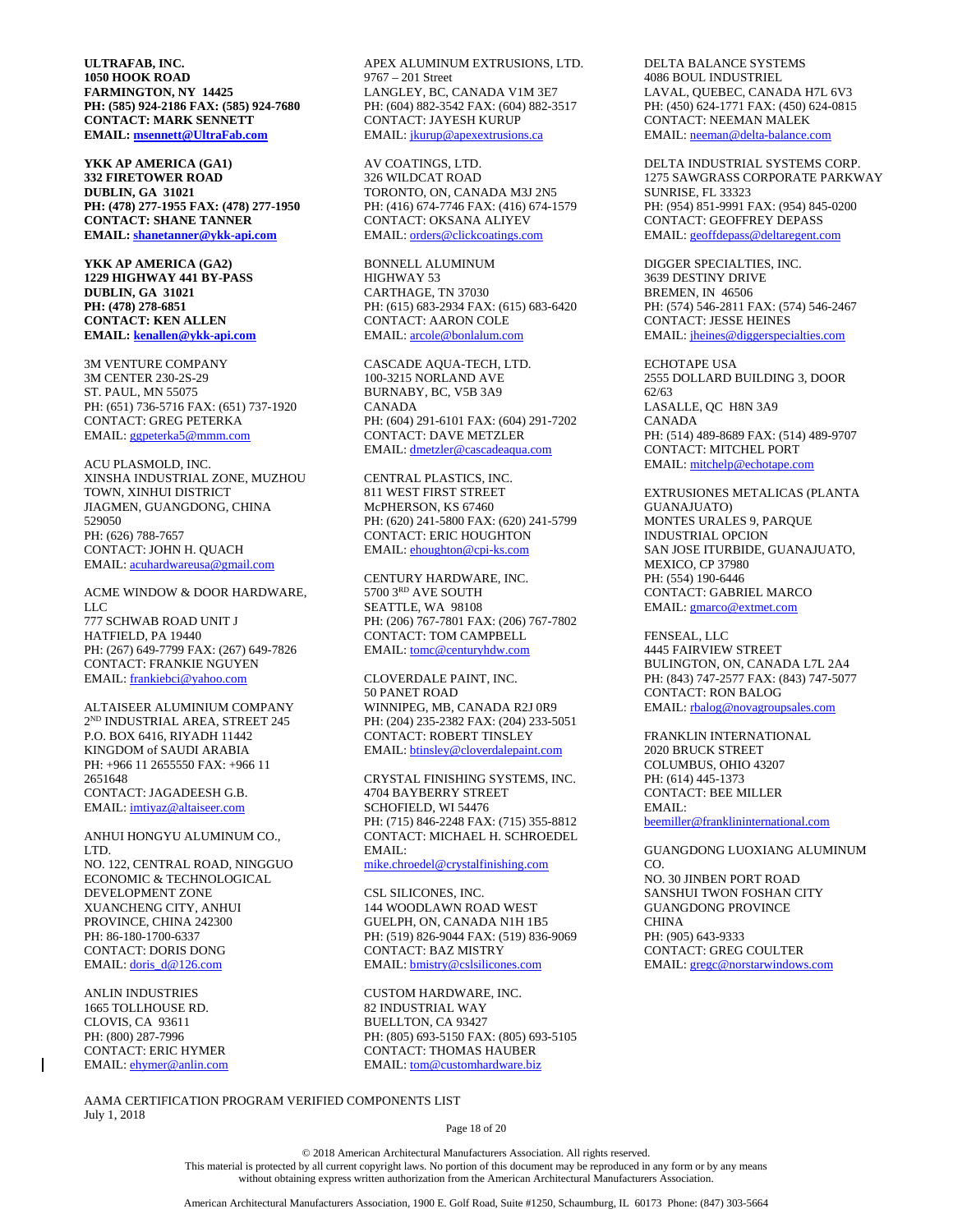GUANGDONG XIN WEI ALUMINUM PRODUCTS CO., LTD. NANJIANG INDUSTRIAL PARK SIHUI CITY, GUANGDONG **CHINA** PH: (780) 444-7854 FAX: (780) 444-7855 CONTACT: ROY HENNING EMAIL: croyhenning@gmail.com

GUANGDONG YAN ALUMINUM INDUSTRY CO., LTD. A DISTRICT, HI-TECH INDUSTRIAL ZONE, HENGSHAN TOWN, GUANGNING ZHAOQING, GUANGDONG, CHINA 526344 PH: (778) 288-5577 CONTACT: NICHOLAS LEUNG EMAIL[: nikleung@telus.net](mailto:nikleung@telus.net)

HEBEI JIANAN SEALS TECHNOLOGY CO., LTD. NO. 103 PUJIANG STREET, ECONOMIC DEVELOPMENT ZONE, QINGHE **COUNTY** XINGTAI, HEBEI, CHINA 054800 PH: +86-319-8055959 FAX: +86-319- 8055359 CONTACT: ZHIGUO YIN EMAIL: [admin@eco-ks.cn](mailto:admin@eco-ks.cn)

HENNIGES AUTOMOTIVE (formerly Schelegel Canada DBA Sealmax) 4445 FAIRVIEW STRRET BURLINGTON, ONTARIO, CANADA L7L 2A4 PH: (289) 636-4420 CONTACT: CATHY KING EMAIL: [cathy.king@hennigesautomotive.com](mailto:cathy.king@hennigesautomotive.com)

INDUSTRIAL SALES CORPORATION 727 POST ROAD EAST WESTPORT, CT 06880 PH: (203) 227-5988 FAX: (203) 227-2263 CONTACT: JIM HORNUNG EMAIL[: jhornung@iscamerica.com](mailto:jhornung@iscamerica.com)

INTEK PLASTICS 1000 SPIRAL BOULEVARD HASTINGS, MINNESOTA 55033 PH: (651) 480-5192 FAX: (651) 437-3805 CONTACT:BRANDT SCHRANKLER EMAIL[: bschrankler@intekplastics.com](mailto:bschrankler@intekplastics.com)

KERN-LIEBERS USA 1510 ALBON ROAD HOLLAND, OH 43528 PH: (419) 865-2437 FAX: (419) 865-2738 CONTACT: JOHN HENNESSEY EMAIL[: jhennessey@kl-usa.com](mailto:jhennessey@kl-usa.com)

KEYSTONE KOATING, LLC 295 WOOD CORNER ROAD LITITZ, PA 17543

AAMA CERTIFICATION PROGRAM VERIFIED COMPONENTS LIST July 1, 2018

PH: (717) 738-2148 FAX (717) 738-7370 CONTACT: SYLVAN MARTIN EMAIL: [sylvan.martin@keystonekoating.com](mailto:sylvan.martin@keystonekoating.com)

KOLORBOND INTERNATIONAL, LTD. 57 ASHBRIDGE CIRCLE UNIT 1 WOODBRIDGE, ON, CANADA L4L 3R5 PH: (905) 856-8789 FAZ: (905) 856-8597 CONTACT: ROSS VALLESTEROS EMAIL[: ross.vallesteros@azcorinc.com](mailto:ross.vallesteros@azcorinc.com)

MAGNOLIA WINDOW AND DOOR 1000 PYRATICH DR BALDWIN, GA 30511 PH: (706) 894-4353 CONTACT: JOEL WILLIAMSON EMAIL: [jwilliamson@magnoliawindow.com](mailto:jwilliamson@magnoliawindow.com)

MAXITECH, INC. 7404 SAND STREET FORT WORTH, TX 76118 PH: (817) 590-4472 FAX: (817) 231-0912 CONTACT: RODRIGO CHAVEZ EMAIL[: jessica@maxitechusa.com](mailto:jessica@maxitechusa.com)

MD BUILDING PRODUCTS 3715 LEEFIELD ROAD BROOKLET, GA 30415 PH: (912) 842-2439 FAX: (912) 842-2081 CONTACT: BRIAN HENDRIX EMAIL[: brian.hendrix@mdteam.com](mailto:brian.hendrix@mdteam.com)

NEW HORIZON SHUTTERS INTERNATIONAL, LLC 7259 B SPA ROAD N. CHARLESTON, SC 29418 PH: (843) 225-2516 FAX: (843) 797-7769 CONTACT: IAN GEDDIE EMAIL[: igeddie@newhorizonshutters.com](mailto:igeddie@newhorizonshutters.com)

NUCO, INC. 150 CURTIS DRIVE GUELPH, ON N1K 1N5 CANADA PH: (519) 823-4994 FAX: (519) 823-1099 CONTACT: CHRIS OSWIN EMAIL[: COswin@nucoinc.com](mailto:COswin@nucoinc.com)

PECORA CORPORATION 165 WAMBOLD RD. HARLEYSVILLE, PA 19438 PH: (215) 723-6051 FAX: (215) 721-0286 CONTACT: MICHAEL MURPHY EMAIL[: murphym@pecora.com](mailto:murphym@pecora.com)

PREMIER BUILDING SOLUTIONS - Previously known as Premier Industrial Supply 480 NOVA DRIVE SE MASSILLON, OH 44646 PH: (330) 244-2907 FAX: (330) 244-9423 CONTACT: DEBRA HEETER EMAIL: [debra.heeter@premierbuildingsolutions.net](mailto:debra.heeter@premierbuildingsolutions.net)

PROFILE CUSTOM EXTRUSIONS, LLC 100 ANDERSON ROAD ROME, GEORGIA 30161 PH: (706) 234-7558 FAX: (706) 234-7649 CONTACT: DANNY M. THOMAS EMAIL[: dthomas@pcextrusions.com](mailto:dthomas@pcextrusions.com)

RADISSON INDUSTRIES, INC. 136 BOUL LEON VACHON INDUSTRIEL ST. LAMBERT DE LAUZON QUEBEC G0S 2W0 PH: (418) 889-9032 FAX: (418) 889-0103 CONTACT: CHRISTIAN CARRIER EMAIL[: ccarrier@industriesradisson.com](mailto:ccarrier@industriesradisson.com)

ROCKWELL SECURITY, INC. NO. 30 INDUSTRIAL PARK 36TH ROAD TAICHUNG, TAIWAN 40768 PH: (510) 270-5633 (309) 276-2680 CONTACT: RAMESH SATRAM EMAIL[: info@rockwellsecurityinc.com](mailto:info@rockwellsecurityinc.com)

PTI PLASTIC & RUBBER GASKETS, INC. 739 OLD CLEMSON ROAD COLUMBIA, SOUTH CAROLINA 29229 PH: (819) 229-1288 FAX: (819) 229-1162 CONTACT: LAURA MHAYA EMAIL[: lmhaya@protac.ca](mailto:lmhaya@protac.ca)

SAINT-GOBAIN PERFORMANCE PLASTICS 1 SEALANTS PARK GRANVILLE, NY 12832 PH: (518) 642-2200x247 FAX: (518) 642- 1792 CONTACT: TALESHIA FOSTER EMAIL[: taleshia.h.foster@saint-gobain.com](mailto:taleshia.h.foster@saint-gobain.com)

SEAL METHODS, INC. 11915 SHOEMAKER AVENUE SANTA FE SPRINGS, CA 90670 PH: (562)944-0291 FAX: (562) 946-9439 CONTAT: RON McGUIRE EMAIL: ronm@sealmethodsinc.com

SELENA USA, INC. 486 CENTURY LANE HOLLAND, MI 49423 PH: (855) 448-9826 FAX: (616) 994-8961 CONTACT: DREW ROBINSON EMAIL[: drew.robinson@selena.com](mailto:drew.robinson@selena.com)

SHIN-ETSU SILICONES OF AMERICA 1150 DAMAR DR. AKRON, OH 44305 PH: (317) 841-0164 FAX: (425) 988-7491 CONTACT: JOHN HEITLER JR. EMAIL[: jheitler@shinetsusilicones.com](mailto:jheitler@shinetsusilicones.com)

SIERRA ALUMINUM 11806 PACIFIC AVE. FONTANA, CA 92337 PH: (951) 360-8292 CONTACT: SHAYNE SEEVER EMAIL[: sseever@sierraaluminum.com](mailto:sseever@sierraaluminum.com)

Page 19 of 20